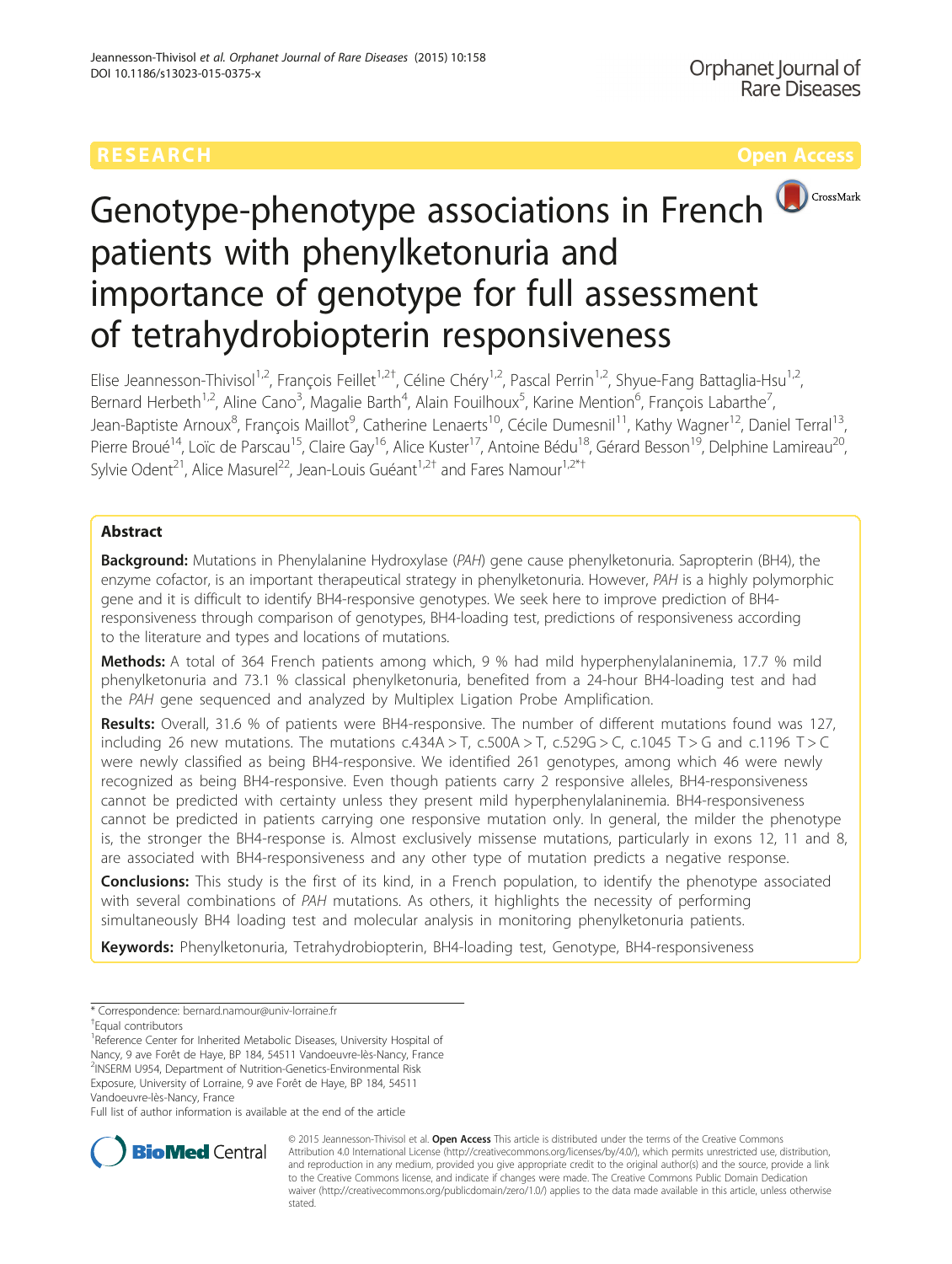# Background

Phenylketonuria (PKU, OMIM 261600) is an autosomal recessive disorder caused by a deficient hepatic phenylalanine hydroxylase (PAH) activity [\[1](#page-21-0)]. To date, no less than 890 disease causing mutations have been registered to the BioPKU database [\[2](#page-21-0)]. In general, the genotype dictates the phenotype [[3\]](#page-21-0). Individuals with simultaneous presence of two null alleles exhibit the classic PKU (cPKU) phenotype, whereas individuals with mutations bearing residual enzyme activity display the mild PKU (mPKU) or the mild hyperphenylalaninemia (mHP).

PAH is a homotetrameric or homodimeric enzyme, whose activity is regulated by the binding of its substrate, Phenylalanine (Phe), and its cofactor, tetrahydrobiopterin (BH4). Each subunit of this multimeric enzyme is composed of the regulatory, the catalytic and the oligomerization domains [\[4](#page-21-0)].

The mainstay of the treatment for PKU remains the low-phenylalanine diet [[5\]](#page-21-0). Additional strategy involving the use of sapropterin, a specific pharmacological chaperone similar to the physiologic cofactor tetrahydrobiopterin, is being introduced [[6\]](#page-21-0). Sapropterin enhances PAH enzymatic activity, through multiple mechanisms including (1) stabilization of PAH dimer/tetramer, (2) up-regulation of gene expression, and (3) stabilization of mRNA [[4](#page-21-0), [7](#page-21-0), [8\]](#page-21-0). However, sapropterin is not efficient in all patients. The degree of sapropterin-responsiveness depends on the presence of responsive mutations [\[9](#page-21-0)] having still residual PAH activity [\[10\]](#page-21-0). Since PAH is a multimeric protein, it depends also on the allelic complementation of the particular genotype [[11, 12\]](#page-21-0).

Numerous studies have investigated mutations in the PAH gene as well as prediction of BH4-responsiveness based on genotypes. However, only few have additionally performed BH4-loading tests [\[13](#page-21-0)–[20\]](#page-21-0). Thus the status of several genotypes is unknown and whether they are BH4-responsive or not needs to be clarified.

We have performed a systematical research of mutations in French PKU patients and systematically evaluated the response to oral BH4-loading test. The aim was to improve the prediction of BH4-responsiveness by relating genetic information such as type, location and combination of mutations, to BH4-loading test responses.

# Methods

#### Patients

A total of 364 hyperphenylalaninemic patients, including 42 siblings, were investigated. They represented mixed origin people from 20 French Centers for Inborn Errors of Metabolism. According to their blood Phenylalanine concentration at time of diagnosis, these patients were assigned to one of the three phenotype categories: mild hyperphenylalaninemia (mHP, 180 < Phe < 600 μmol/L); mild phenylketonuria (mPKU, 600 < Phe < 1200 μmol/L) and classical phenylketonuria (cPKU, Phe > 1200 μmol/L) [\[21\]](#page-21-0).

### BH4-responsiveness

The BH4 oral loading test protocol has been standardized and published in the French High Health Authority (HAS) 2010 recommendations [\[22\]](#page-21-0). Patients were considered as BH4-responsive if an oral bolus of BH4 dose (20 mg/kg body weight) lowered blood Phe concentration by at least 30 % at one time point within 24 hours. In 35 % of patients, BH4-loading test was performed during the neonatal period, in 42 % between 1 month and 18 years and in 23 % during adulthood.

# DNA isolation, PCR amplification, dHPLC (denatured High Performance Liquid Chromatography) and sequencing

Informed consent for genotype assessment was obtained from patients (or parents) for being included in the study. Genotyping analyses were conducted in a single laboratory. Genomic DNA was extracted from blood samples using the Nucleon BACC3 Genomic DNA Extraction Kit (GE Healthcare). PCR was carried out with 13 sets of oligonucleotides amplifying all 13 exons of the gene and the exon-intron junctions. Amplicons were separated by dHPLC as previously reported [\[23](#page-21-0)]. Fragments showing an abnormal dHPLC pattern were purified (Qiaquick PCR purification kit, Qiagen), quantified and sequenced using the ABI PRISM Big Dye terminator V1.1 sequencing kit and the 3100-Avant Genetic Analyzer (Applied Biosystems). When no mutation was identified with dHPLC, all exons were sequenced.

# Multiplex Ligation-dependent Probe Amplification (MLPA) analysis

When only one mutation was found, MLPA analysis was performed with the SALSA MLPA kit P055 (MRC) in order to detect large deletions or duplications.

#### Variants classification

A mutation was considered as novel if not listed in the NCBI database [[24](#page-21-0)] and hence was submitted to this database. An unclassified mutation was considered as BH4-responsive when BH4 challenging was positive and the genotype was either homozygous for this mutation or compound heterozygous combining this mutation with a null mutation [\[10, 12](#page-21-0)]. A null mutation is a nonsense mutation or a mutation yielding a protein with less than 1 % predicted residual activity (PRA). If a homozygous genotype was found to be associated with unresponsiveness in at least five patients, the mutated allele was considered as non-responsive. In addition, a genotype was newly recognized as responsive if 1) there was at least one responsive patient in the present study and 2) it was not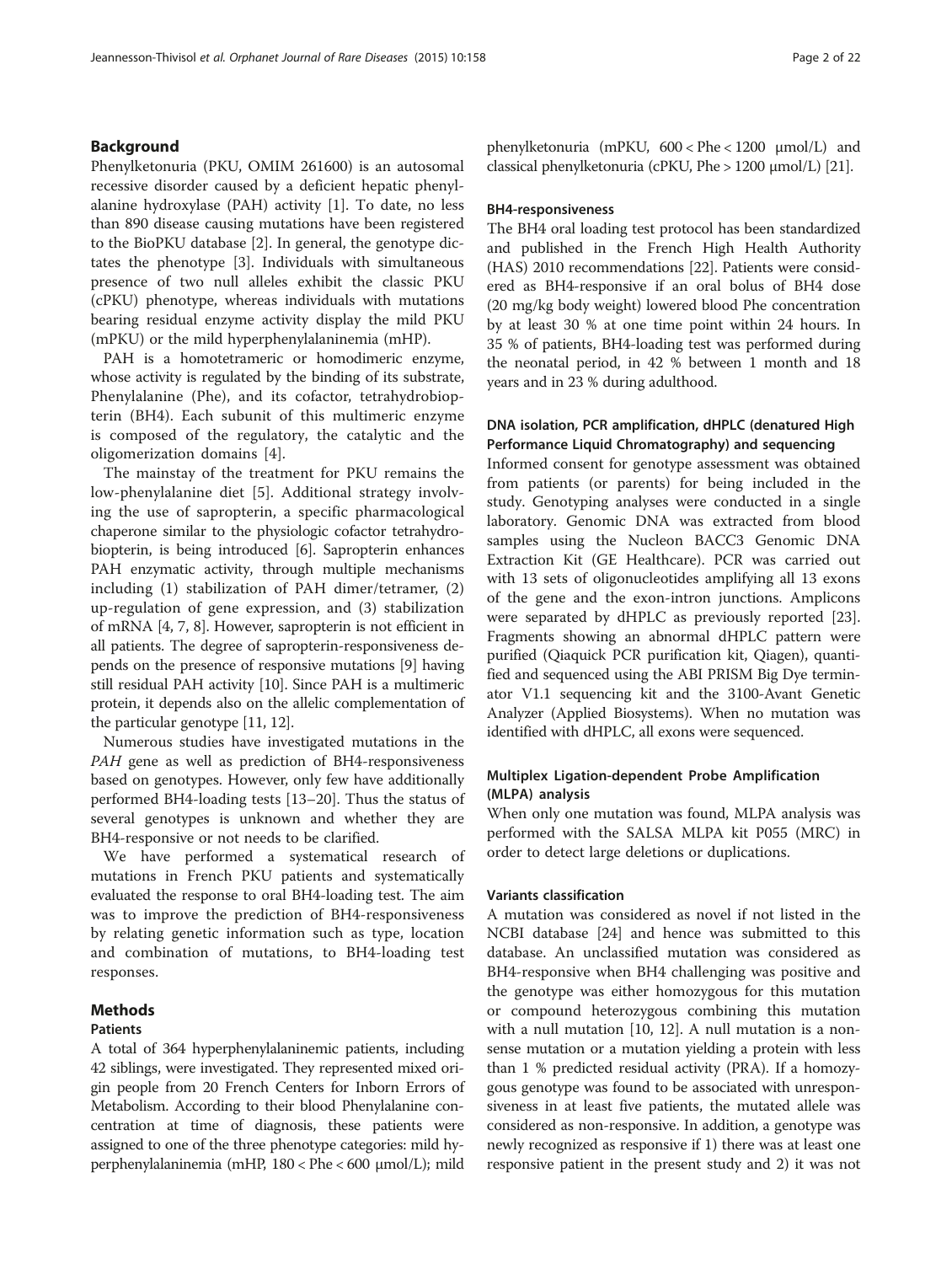previously described at the BioPKU database. All genotypes have been submitted to the BioPKU database [[2\]](#page-21-0).

#### Molecular modeling

Missense mutations newly described as BH4-responsive were modeled by in silico analysis using Pymol molecular visualization system and the published structure of truncated PAH with Protein Data Bank entry 1MMK (catalytic domain and dimerization motif ).

Secondary structure was drawn with Dog 2.0 software using information from Erlandsen and colleagues [\[25](#page-21-0)], UniprotKB/Swissprot (P00439) and NCBI Reference sequence NP\_000268.1.

#### Statistical analysis

Statistical analysis was performed by using the SAS software package version 9.3 (SAS Institute). Genotypes, mutations and related descriptive characteristics were presented as frequency, mean and/or percentage. Associations were tested using t-test, Chi-square (Chi-2) or Fisher's exact tests. Tests were judged significant at  $p \leq 0.05$ .

#### Results

### Phenotype distribution

Thirty-three patients were identified as mHP (9 %), 65 as mPKU (17.7 %) and 266 as cPKU (73.1 %). Patients with siblings similarly affected by PKU appeared to share the same phenotype. 24 hours after BH4-loading approximately one third of patients (31.6 %) experienced a reduction in their Phe concentration of at least 30 %. Overall, more responders were found in groups with the less severe phenotypes, with the positive response rate at 90.9 % for mHP, 69.2 % for mPKU and 14.7 % for cPKU, respectively  $(p < 0.0001$ ; Fisher exact test) (Additional file [1](#page-20-0): Figure S1). In addition, the milder the phenotype is, the higher the response rate is. Indeed, 71 % of mHP with a positive test versus 37 % of cPKU with a positive test presented with a responsive rate higher than 50 %.

mHP patients BH4 responders were tested at initial Phe concentrations at the start of BH4-testing (H0) ranking between 114 and 990  $\mu$ mol/L (mean = 366). Three patients among 33 with mHP were BH4 nonresponsive  $(c.[1045 T > C]; [1243G > A]$  (p. [Ser349-Pro]; [Asp415Asn]); c. [734 T > C]; [1315 + 1G > A] (p. [Val245Ala]; [?]) and c.  $[261C > A]$ ;  $[1065 + 1G > A]$  (p. [Ser87Arg]; [?]) genotypes). Two of them were tested between 3 and 18 yo, both at initial Phe concentration of 144 μmol/L, lower that minimum concentration required for testing. For PKU, there was no difference in Phe concentration at the start of BH4 testing between responsive aPKU  $(n = 37; \text{ mH0} = 600 \text{ \mu} \text{mol/L}$  (216– 1116)) and non-responsive aPKU  $(n = 15; mH0 =$ 672 μmol/L (318–1026)) neither between responsive cPKU ( $n = 29$ ; mH0 = 1206  $\mu$ mol/L (342–2160)) and non-

responsive cPKU  $(n = 170; mH0 = 1374 \text{ \mu} \text{mol/L}$  (300– 4320)) (*T*-test; p values =  $0.28$  and  $0.22$  respectively).

#### Mutation detection rate and mutations spectrum

No mutation was found for one classical PKU patient and only a single heterozygous pathogenic mutation could be identified in one mHP, 2 mPKU and 2 cPKU. Twelve deletions and one duplication were found by MLPA. Mutation detection rate was 97.3 % with sequencing alone and 99.05 % when combined with MLPA.

A total of 127 different mutations were detected among which 26 new ones. Mutations were mapped to the catalytic (63.8 %), regulatory (17.3 %) and oligomerization (2.4 %) domains and 15.7 % localized in intronic regions. One deletion spanned across catalytic and oligomerization domains. Mutations types were as follows: 59.8 % missense, 15.7 % splice-site, 9.4 % frameshift small deletions or insertions, 8.7 % nonsense mutations, as well as 3.9 % large deletions, 1.6 % in-frame small deletions or duplications and 0.8 % large duplications.

Sixty-one mutations were private mutations. The most frequent mutation found was  $c.1066-11G > A$  (8.6 %). Some of the most frequent alleles (frequency >1 %) were significantly associated with the severity of the clinical phenotype like  $c.1066-11G > A$  (PRA 0) and  $c.1055$ delG (p.Gly352Valfs\*48) (Fisher exact test,  $p < 0.05$ ). On the other hand,  $c.1241A > G$  (p.Tyr414Cys),  $c.1169A > G$ (p. Glu390Gly),  $c.1208C > T$  (p. Ala403Val),  $c.204A > T$  $(p.Arg68Ser)$  and  $c.898G > T$  (p.Ala300Ser), known to have PRA >30 %, were associated with moderate phenotypes (mHP and mPKU, Fisher exact test,  $p < 0.001$ ). Although predicted residual activity of  $c.782G > A$ (p.Arg261Gln) is 38.5, this mutation was found to be more frequent in the cPKU group (Fisher exact test,  $p < 0.05$ ).

# Mutations responsiveness to BH4

Data available in the literature indicated that among the 127 pathogenic mutations we found, 28 are BH4 responsive and 17 BH4-unresponsive. Among the 82 left mutations, we succeeded in classifying 5 as BH4 responsive and 7 as BH4-unresponsive while the 70 others remained with an unknown status. The new mutation c.1196 T > C (p.Val399Ala) was considered BH4-responsive since after BH4-loading test (initial Phe concentration 1020 μmol/L), a 97 % decrease in Phe concentration was observed in a compound heterozygous patient carrying this mutation with  $c.1066-11G > A$  mutation generating a protein with negligible residual activity. Similar conclusion was drawn for the  $c.1045$  T  $>$  G mutation (p.Ser349Ala) since positive BH4-responses were observed in one homozygous mPKU patient and another compound heterozygous patient carrying an additional non-responsive allele. The mutations  $c.434A > T$  (p.Asp145Val),  $c.500A > T$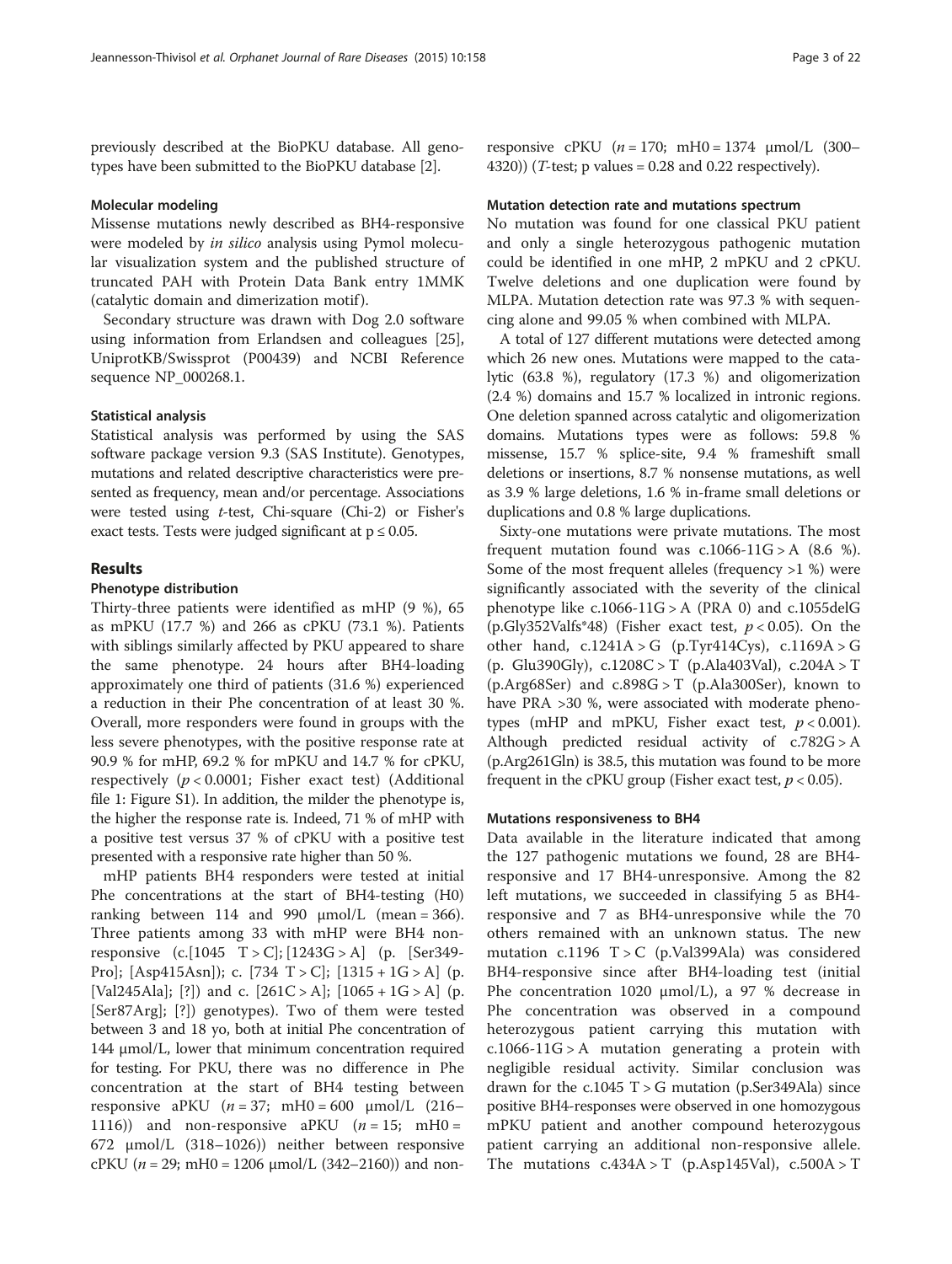$(p.Asn167$ Ile) and  $c.529$ G > C  $(p.Val177$ Leu) were also classified as BH4-responsive since they were found in compound heterozygous patients carrying a second null mutation. These mutations were mapped to the catalytic domain of the protein and are shown on a modeled tridimensional structure representing the PAH protein complexed with BH4, thienylalanine (analog substrate) and iron (Additional file [2](#page-20-0): Figure S2 and Additional file [3](#page-20-0): Figure S3). Another group of five unclassified mutations fitted the criteria to be classified as responsive mutations: c.266\_267insC (p.Ala90Cfs\*12), c.1249  $T > A$  (p.Tyr417Asn), c.887A > G (p.Asp296Gly newly described mutation),  $c.1199 + 1G > C$  and  $c.493G >$ A (p.Ala165Thr) but where classified as unclear especially because they were observed in patients with a BH4 responsive rate comprised between 30 and 40 percent (see [Discussion\)](#page-18-0). Thus  $c.[266_267insC]$ ;  $[842C > T]$  genotype was observed in one patient displaying a 36 % decrease in Phe concentration (H0 1560 μmol/L; tested between 3 and 10 yo) and c.  $[1249 \text{ T} > A]$ ;  $[1315 + 1G > A]$  genotype was observed in one mPKU with a 37 % decrease in Phe concentration (H0 702 μmol/L; neonatal test). The  $c.887A > G$  (p.Asp296Gly) mutation was found in one patient combined with the non-responsive  $c.1222C > T$ mutation (p. Arg408Trp). This patient showed a 36 % decrease in Phe concentration (H0 1326 μmol/L; tested between 10 and 18 yo), however p.Arg408Trp mutation is proposed to have a dominating negative effect [[20](#page-21-0)]. One cPKU patient with c.  $[1199 + 1G > C]$ ;  $[1066 - 11G > A]$ genotype showed a 37.5 % Phe concentration decrease (H0 1152 μmol/L; tested between 10 and 18 yo) but 1 mPKU ((H0 822 μmol/L; tested between 3 and 10 yo) and 1 cPKU (H0 3258 μmol/L; tested as neonate) with the same genotype were non-responsive. In addition, one homozygote c.  $[1199 + 1G > C]$ ;  $[1199 + 1G > C]$  cPKU were non-responsive (H0 1842 μmol/L; tested at adulthood). Finally, c.  $[493G > A]$ ;  $[493G > A]$  genotype was observed in two cPKU siblings. The one tested between 3 and 10 years of age showed no decrease in Phe concentration (H0 384 μmol/L) while the one tested in the neonatal period showed a 36 % decrease (H0 1680 μmol/L) but is not currently under BH4 treatment.

Conversely, 6 nonsense mutations – coding for p.Glu57\*, p.Glu66\*, p.Tyr168\*; p.Tyr216\*, p.Asp222\*, p.Glu280\*, and the deletion c.1055delG (p.Gly352Vfs\*48), observed in 7 homozygous patients with no response to BH4 challenging, were considered as BH4-unresponsive.

# Genotype-phenotype associations

In Table [1,](#page-4-0) the BH4-loading tests for the 261 tabulated genotypes are listed together with the relative frequency and associated PKU phenotypes. Most of the genotypes were associated with a unique class of PKU severity. However, c.  $[194 \text{ T} > C]$ ;  $[1208C > T]$  (p. [Ile65Thr]; [Ala403Val],  $n = 3$ ) and c.  $[1208C > T]$ ;  $[1222C > T]$  (p.[Ala403Val]; [Arg408Trp],  $n = 2$ ] genotypes were associated with both mHP and mPKU and 12 other genotypes ( $n = 36$ ) were observed in both mPKU and cPKU. In addition, c. [1223G > A];  $[1241A > G]$  (p. [Arg408Gln]; [Tyr414Cys],  $n = 2$ ) was inconsistently associated with mHP and cPKU.

The most frequent genotype  $(n = 11, 4.2 \%)$  was c.  $[838G > A]$ ;  $[838G > A]$  (p. [Glu280Lys]; [Glu280Lys]). Overall, 21 genotypes had a frequency higher than 1 %  $(n \geq 3)$ . Among them, the observed phenotype was consistent with the predicted phenotype (according to the predictive residual activity) for the severe mutations only. Indeed, individuals with a combination of two mutations with low PRA  $\left\langle \langle 2 \rangle \right\rangle$  were consistently associated with either mPKU or most often with cPKU. Three genotypes, c. [782G > A]; [782G > A] (p.[Arg261Gln]; [Arg261Gln],  $n = 8$ ), c. [194 T > C]; [782G > A] (p. [Ile65Thr]; [Arg261Gln],  $n = 3$  and c. [143 T > C]; [143 T > C] (p. [Leu48Ser]; [Leu48Ser],  $n = 3$ ), were associated to severe cPKU or mPKU phenotypes despite high residual activity for both mutations (p.Arg261Gln: PRA 38.5; p.Ile65Thr: PRA 25.3; p.Leu48Ser: PRA 39). In addition, in genotypes combining a mild mutation (PRA > 20) and a severe mutation (PRA < 2), mild mutation did not always dominate. For example, c. [782G > A]; [1315 +  $1G > A$  (p. [Arg261Gln]; [?],  $n = 5$ ), c. [1222C > T]; [1241A > G] (p. [Arg408Trp]; [Tyr414Cys],  $n = 5$ ), c. [194 T > C];  $[1066-11G > A]$  (p. [Ile65Thr]; [?],  $n = 4$ ) and c.  $[782G > A]$ ;  $[1066-11G > A]$  (p. [Arg261Gln]; [?],  $n = 4$ ) were all associated with either cPKU or mPKU.

A total of 36.7 % of all genotypes included at least one BH4-responsive patient. 83 genotypes displayed a response rate higher than 40 % and 9 genotypes displayed a response between 30 % and 40 %. This includes 46 genotypes newly described as BH4-responsive. Among all patients, 215 displayed a genotype consisting of two alleles whose BH4-responsiveness was reported in the literature. Among those, 51 were carriers of 2 alleles previously expected to be BH4-responsive. However, only 66.7 % (34/51) responded positively to the BH4-loading test. Indeed, 100 % of mHP patients carrying 2 BH4 responsive alleles responded to BH4 administration but only 85.7 % of mPKU and 42.3 % of cPKU patients (Additional file [4](#page-20-0): Figure S4). The presence of a single responsive mutation predicted a high rate of responsiveness in mHP (84.6 %) and mPKU (73.1 %) patients, while only 13.5 % of cPKU patients carrying one responsive mutation and one non-responsive mutation exhibited positive BH4-loading test (Additional file [4:](#page-20-0) Figure S4). Another 50 of the 215 patients whose BH4-responsiveness could be predicted according to the literature, carried two nonresponsive alleles. In these patients, the observed phenotype matched the predicted phenotype in all but two (Additional file [4](#page-20-0): Figure S4), who experienced decrease,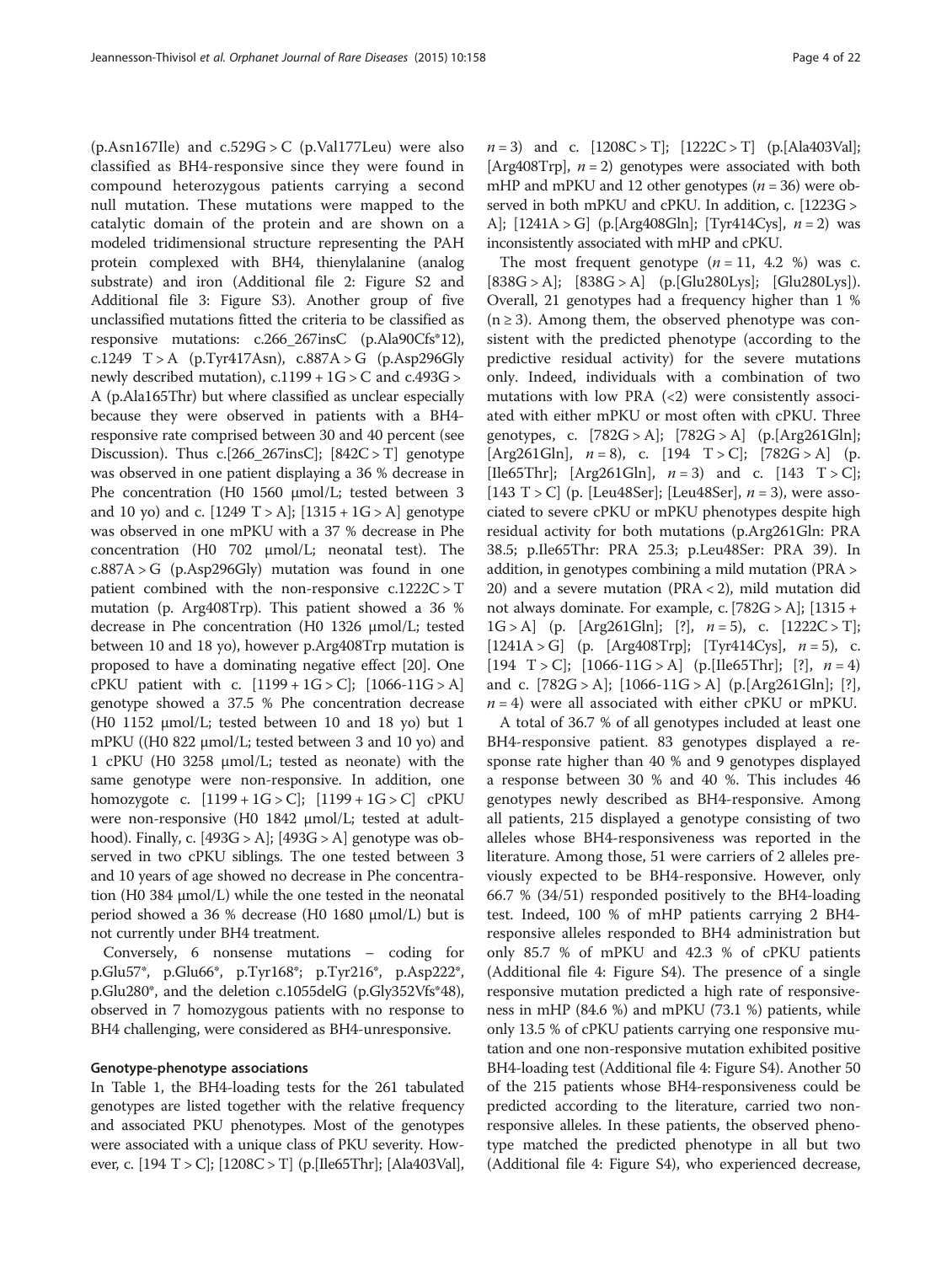|                                                                                                                                      |                                    |                          |        |                                                                   |                           |                                         | $\sim$                                          |                                                                                                                                                                    |                                                                                          |                                                         |                          |                                                                       |                                                           |
|--------------------------------------------------------------------------------------------------------------------------------------|------------------------------------|--------------------------|--------|-------------------------------------------------------------------|---------------------------|-----------------------------------------|-------------------------------------------------|--------------------------------------------------------------------------------------------------------------------------------------------------------------------|------------------------------------------------------------------------------------------|---------------------------------------------------------|--------------------------|-----------------------------------------------------------------------|-----------------------------------------------------------|
| Genotypes (?: neither<br>mutation found with<br>sequencing nor<br>rearrangement<br>found in MLPA;<br>#: newly described<br>mutation) |                                    | Number<br>$($ freg % $)$ |        | Number of BH4-<br>loading tests<br>(responders/non<br>responders) |                           | Total BH4<br>loading test<br>responders | Total BH4<br>loading<br>test non-<br>responders | Number of responsive<br>and/or non-responsive<br>patients previously<br>recorded in the BioPKU<br>database for each<br>responsive genotype<br>of the present study | literature ([10]<br>except <sup>a</sup> [9];<br><sup>b</sup> [30]; c.1066-<br>11G > A[2] | Predicted BH4-<br>sensitivity (PRA)<br>according to the |                          | as proposed in<br>this manuscript<br>if "Predicted<br>BH4-sensitivity | Responsiveness<br>according to the<br>$literature" = unk$ |
|                                                                                                                                      |                                    |                          |        | mHP mPKU cPKU                                                     |                           |                                         |                                                 |                                                                                                                                                                    | mut1                                                                                     | mut2                                                    | mut3                     | mut1                                                                  | mut2                                                      |
| c. $[1A > G]$ ; $[782G > A]$                                                                                                         | p. [Met1Val]; [Arg261Gln] 1 (0.38) |                          |        |                                                                   | 1(0/ 0<br>1)              |                                         | 1 (cPKU)                                        |                                                                                                                                                                    | unk                                                                                      | $\mathsf{R}^\mathsf{a}$<br>(38.5)                       |                          |                                                                       |                                                           |
| c. $[60G > C]$ ; $[473G > A]$                                                                                                        | p. [Gln20His];<br>[Arg158Gln]      | $1(0.38) -$              |        |                                                                   | 1(0/ 0<br>1)              |                                         | $1$ (cPKU)                                      |                                                                                                                                                                    | unk                                                                                      | R (10)                                                  | $\overline{\phantom{a}}$ |                                                                       |                                                           |
| c. $[60 + 5G > A]^{\#}$ ; $[1042C >$<br>G)                                                                                           | p. [?]; [Leu348Val]                | $1(0.38) -$              |        |                                                                   | 1(0/<br>1)                | $\overline{0}$                          | 1 (cPKU)                                        |                                                                                                                                                                    | unk                                                                                      | $R(41) -$                                               |                          |                                                                       |                                                           |
| c. [115_117delTTC];<br>[1042C > G]                                                                                                   | p. [Phe39del];<br>[Leu348Val]      | $1(0.38) -$              |        |                                                                   | 1(0/<br>1)                | $\overline{0}$                          | 1 (cPKU)                                        |                                                                                                                                                                    | R (20)                                                                                   | R (41) -                                                |                          |                                                                       |                                                           |
| c. [115_117delTTC]; [1315+<br>$1G > A$ ]                                                                                             | p. [Phe39del]; [?]                 | $2(0.77) -$              |        |                                                                   | 2(0/<br>2)                | $\overline{0}$                          | 2 (2 cPKU)                                      |                                                                                                                                                                    | R (20)                                                                                   | NR (0) -                                                |                          |                                                                       |                                                           |
| c. [117C > G]; [785 T > G] <sup>#</sup>                                                                                              | p. [Phe39Leu];<br>[Val262Gly]      | $1(0.38) -$              |        |                                                                   | 1(0/ 0<br>1)              |                                         | 1 (cPKU)                                        |                                                                                                                                                                    | R (49)                                                                                   | unk                                                     |                          |                                                                       |                                                           |
| c. $[117C > G]$ ; $[814G > T]$                                                                                                       | p. [Phe39Leu]; [Gly272*]           | $1(0.38) -$              |        |                                                                   | 1(0/<br>1)                | $\overline{0}$                          | 1 (cPKU)                                        |                                                                                                                                                                    | R (49)                                                                                   | $NR(1) -$                                               |                          |                                                                       |                                                           |
| c. $[117C > G]$ ; $[1169A > G]$                                                                                                      | p. [Phe39Leu];<br>[Glu390Gly]      | $1(0.38) -$              |        |                                                                   | 1(1/<br>()                | 1 (cPKU)                                | 0                                               | no data                                                                                                                                                            | R (49)                                                                                   | $\mathsf R$<br>(72.5)                                   |                          |                                                                       |                                                           |
| c. [143 T > C]; [143 T > C]                                                                                                          | p. [Leu48Ser]; [Leu48Ser]          | $3(1.15) -$              |        | 2(2/<br>()                                                        | 1(1/<br>$\left( 0\right)$ | 3 (2 mPKU,<br>1cPKU)                    | 0                                               | 37 R; 5 NR                                                                                                                                                         | R (39)                                                                                   | R (39)                                                  | $\overline{\phantom{a}}$ |                                                                       |                                                           |
| c. [143 T > C]; [165delT]                                                                                                            | p. [Leu48Ser];<br>[Phe55Leufs*6]   | $2(0.77) -$              |        | $\overline{\phantom{a}}$                                          | 2(2/<br>()                | 2 (cPKU)                                | 0                                               | 2 PKU R                                                                                                                                                            | R (39)                                                                                   | unk                                                     |                          |                                                                       |                                                           |
| c. [143 T > C]; [526C > T]                                                                                                           | p. [Leu48Ser]; [Arg176*]           | 1(0.38)                  | $\sim$ |                                                                   | ()                        | 1 (1/ 1 (cPKU)                          | 0                                               | no data                                                                                                                                                            | R (39)                                                                                   | $NR(1) -$                                               |                          |                                                                       |                                                           |
| c. $[143 T > C]$ ;<br>$[547]$ _548delinsTT] <sup>#</sup>                                                                             | p. [Leu48Ser];<br>[Glu183Leu]      | $1(0.38) -$              |        |                                                                   | 1(0/<br>1)                | $\overline{0}$                          | $1$ (cPKU)                                      |                                                                                                                                                                    | R (39)                                                                                   | unk                                                     |                          |                                                                       |                                                           |
| c. [143 T > C]; [782G > A]                                                                                                           | p. [Leu48Ser];<br>[Arg261Gln]      | $2(0.77) -$              |        |                                                                   | 2(2/<br>$\left( 0\right)$ | 2 (cPKU)                                | 0                                               | 22 R; 5 NR                                                                                                                                                         | R (39)                                                                                   | $R^a$<br>(38,5)                                         |                          |                                                                       |                                                           |
| c. $[143 T > C]$ ; $[1045 T > C]$                                                                                                    | p. [Leu48Ser];<br>[Ser349Pro]      | $1(0.38) -$              |        |                                                                   | 1(0/<br>1)                | $\overline{0}$                          | $1$ (cPKU)                                      |                                                                                                                                                                    | R (39)                                                                                   | $NR(1) -$                                               |                          |                                                                       |                                                           |
| c. [143 T > C]; [1055delG]                                                                                                           | p. [Leu48Ser];<br>[Gly352Valfs*48] | $1(0.38) -$              |        |                                                                   | 1(0/<br>1)                | $\overline{0}$                          | $1$ (cPKU)                                      |                                                                                                                                                                    | R (39)                                                                                   | unk                                                     |                          |                                                                       | <b>NR</b>                                                 |
| c. $[143 T > C]$ ; $[1066 - 11G >$<br>A]                                                                                             | p. [Leu48Ser]; [?]                 | $3(1.15) -$              |        | 1(0/<br>1)                                                        | 2(0/<br>2)                | $\overline{0}$                          | 3 (1 mPKU, 2 cPKU)                              |                                                                                                                                                                    | R (39)                                                                                   | NR (0) -                                                |                          |                                                                       |                                                           |

<span id="page-4-0"></span>Table 1 Genotypes observed in French patients with phenylketonuria. Association with clinical phenotypes and response to BH4 loading-test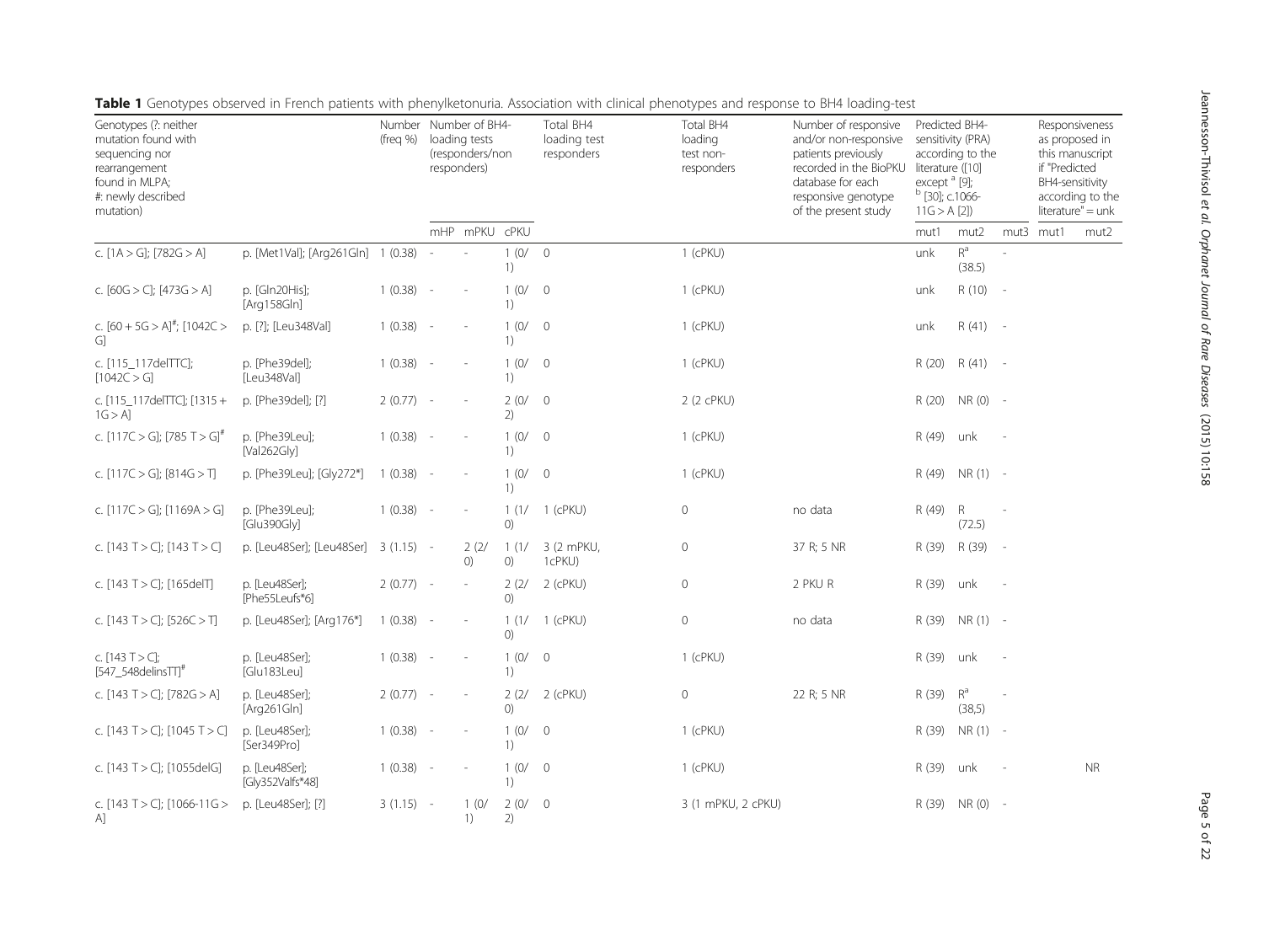| c. [143 T > C]; [1162G > A]                          | p. [Leu48Ser];<br>[Val388Met]         | $1(0.38) -$ |                          | 1(1/<br>O)               | $\sim$                                                  | 1 (mPKU)            | $\circ$             | 2 mPKU R             | R (39)       | $\mathsf R$<br>(27,5)                 | $\mathcal{L}_{\mathcal{A}}$ |           |
|------------------------------------------------------|---------------------------------------|-------------|--------------------------|--------------------------|---------------------------------------------------------|---------------------|---------------------|----------------------|--------------|---------------------------------------|-----------------------------|-----------|
| c. [143 T > C]; [442-?_509<br>$+ ?del]$              | p. [Leu48Ser]; [Ex5del]               | 1(0.38)     | $\sim$                   |                          | 1(0/<br>1)                                              | $\overline{0}$      | $1$ (cPKU)          |                      | R (39)       | unk                                   |                             |           |
| c. [155delT] <sup>#</sup> ; [781C > T]               | p. [Leu52Cysfs*9];<br>[Arg261*]       | 1(0.38)     | $\sim$                   | $\overline{a}$           | 1(0/<br>1)                                              | $\overline{0}$      | 1 (cPKU)            |                      | unk          | NR (1) -                              |                             |           |
| c. $[158G > A]$ ; [?]                                | p. [Arg53His]; [?]                    | $1(0.38) -$ |                          | 1(1/<br>()               | $\overline{\phantom{a}}$                                | 1 (mPKU)            | $\mathsf{O}\xspace$ |                      | unk<br>(79)  |                                       |                             |           |
| c. $[164 T > C]^{\#}$ ; [1066-<br>$11G > A$ ]        | p. [Phe55Ser]; [?]                    | $1(0.38) -$ |                          |                          | 1(0/<br>1)                                              | $\overline{0}$      | $1$ (cPKU)          |                      | unk          | $NR(0) -$                             |                             |           |
| c. [165delT]; [194 T > C]                            | p. [Phe55Leufs*6];<br>[lle65Thr]      | 1(0.38)     | $\sim$                   | $\overline{\phantom{a}}$ | 1(0/<br>1)                                              | $\overline{0}$      | 1 (cPKU)            |                      | unk          | R.<br>(25,3)                          | $\sim$                      |           |
| c. [165delT]; $[441 + 5G > T]$                       | p. [Phe55Leufs*6]; [?]                | 2(0.77)     | $\overline{\phantom{a}}$ | $\overline{a}$           | 2(0/ 0<br>2)                                            |                     | 2 (2 cPKU)          |                      | unk          | $\ensuremath{\mathsf{NR}^\mathrm{b}}$ |                             |           |
| c. [165delT]; [727C > T]                             | p. [Phe55Leufs*6];<br>[Arg243*]       | 1(0.38)     | $\sim$                   | $\overline{a}$           | 1(0/<br>1)                                              | $\overline{0}$      | $1$ (cPKU)          |                      | unk          | $NR(1) -$                             |                             |           |
| c. [165delT]; [1066-11G ><br>A1                      | p. [Phe55Leufs*6]; [?]                | 1(0.38)     | $\sim$                   |                          | 1(0/0)<br>1)                                            |                     | $1$ (cPKU)          |                      | unk          | NR (0) -                              |                             |           |
| c. [165delT]; [1315 + 1G ><br>$\mathsf{A}$           | p. [Phe55Leufs*6]; [?]                | 1(0.38)     | $\overline{\phantom{a}}$ |                          | 1(0/0)<br>1)                                            |                     | $1$ (cPKU)          |                      | unk          | NR (0) -                              |                             |           |
| c. $[168 + 5G > C]$ ; $[168 +$<br>5G > C             | p. [?]; [?]                           | 1(0.38)     | $\sim$                   | $\overline{\phantom{a}}$ | 1(0/<br>1)                                              | $\overline{0}$      | 1 (cPKU)            |                      | unk          | unk                                   |                             |           |
| c. $[168 + 5G > C]$ ; $[782G >$<br>$\mathsf{A}$      | p. [?]; [Arg261Gln]                   | $2(0.77) -$ |                          | i,                       | 2(1/<br>1)                                              | 1 (cPKU) minus 61 % | 1 (cPKU)            | 3 PKU R;<br>1 PKU NR | unk          | $R^a$<br>(38.5)                       | i,                          |           |
| c. [168 + 5G > C]; [1-?_60<br>$+ ?$ del <sup>1</sup> | p. [?]; [Ex1del]                      | $1(0.38) -$ |                          | $\overline{a}$           | 1(0/<br>1)                                              | $\overline{0}$      | $1$ (cPKU)          |                      | unk          | unk                                   |                             |           |
| c. $[169G > T]^{\#}$ ; $[194 T > C]$                 | p. [Glu57*]; [Ile65Thr]               | $1(0.38) -$ |                          |                          | 1(0/<br>$\left( \begin{array}{c} 1 \end{array} \right)$ | $\overline{0}$      | $1$ (cPKU)          |                      | unk          | R.<br>(25,3)                          | ×,                          | <b>NR</b> |
| c. [194 T > C]; [204A > T]                           | p. [Ile65Thr]; [Arg68Ser]             | 1(0.38)     | $\sim$                   | 1(1/<br>()               | $\overline{\phantom{a}}$                                | 1 (mPKU)            | $\mathsf{O}\xspace$ | 2 PKU R;<br>1 PKU NR | R.<br>(25.3) | R (87) -                              |                             |           |
| c. [194 T > C]; [331 C > T]                          | p. [Ile65Thr]; [Arg111*]              | 1(0.38)     | $\sim$                   | $\overline{a}$           | 1(0/<br>1)                                              | $\overline{0}$      | 1 (cPKU)            |                      | R.<br>(25.3) | $NR(1) -$                             |                             |           |
| c. [194 T > C]; [386A > G]                           | p. [Ile65Thr]; [Asp129Gly] 1 (0.38)   |             | $\sim$                   | $\frac{1}{2}$            | 1(0/<br>1)                                              | $\overline{0}$      | $1$ (cPKU)          |                      | R.<br>(25.3) | R                                     |                             |           |
| c. [194 T > C]; [473G > A]                           | p. [Ile65Thr]; [Arg158Gln] 1 (0.38) - |             |                          |                          | 1(0/<br>1)                                              | $\overline{0}$      | 1 (cPKU)            |                      | R.<br>(25.3) | $R(10) -$                             |                             |           |
| c. [194 T > C]; [526C > T]                           | p. [Ile65Thr]; [Arg176*]              | 1(0.38)     | $\overline{\phantom{a}}$ |                          | 1(0/<br>1)                                              | $\overline{0}$      | 1 (cPKU)            |                      | R.<br>(25.3) | NR (1) -                              |                             |           |
| c. [194 T > C]; [782G > A]                           | p. [Ile65Thr]; [Arg261Gln] 3 (1.15) - |             |                          |                          |                                                         | $\circ$             | 3 (3 cPKU)          |                      |              |                                       |                             |           |

|  | Table 1 Genotypes observed in French patients with phenylketonuria. Association with clinical phenotypes and response to BH4 loading-test (Continued) |  |  |  |  |  |  |
|--|-------------------------------------------------------------------------------------------------------------------------------------------------------|--|--|--|--|--|--|
|--|-------------------------------------------------------------------------------------------------------------------------------------------------------|--|--|--|--|--|--|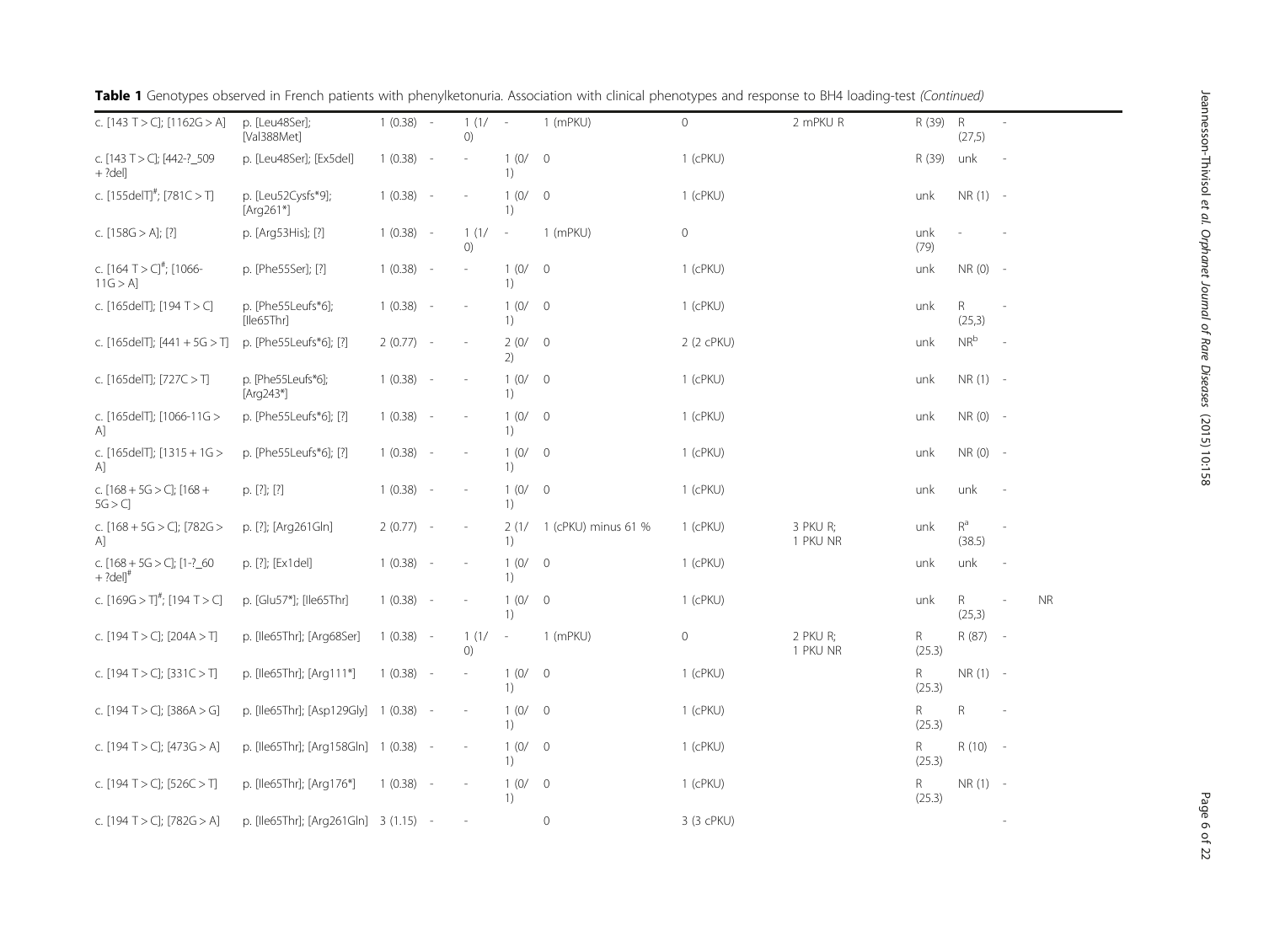|                                                            |                                                           |             |                               |                          | 3(0/<br>3)               |                     |                        |                     | R<br>(25.3)               | $\mathsf{R}^\mathsf{a}$<br>(38,5) |                          |           |
|------------------------------------------------------------|-----------------------------------------------------------|-------------|-------------------------------|--------------------------|--------------------------|---------------------|------------------------|---------------------|---------------------------|-----------------------------------|--------------------------|-----------|
| c. [194 T > C]; [782G > C]                                 | p. [Ile65Thr]; [Arg261Pro] 1 (0.38) -                     |             |                               |                          | 1(0/<br>1)               | $\overline{0}$      | $1$ (cPKU)             |                     | R.<br>(25.3)              | unk                               |                          |           |
| c. [194 T > C]; [829 T > G]                                | p. [Ile65Thr]; [Tyr277Asp]                                | $1(0.38) -$ |                               | 1(0/<br>1)               | $\overline{\phantom{a}}$ | $\circ$             | 1 (mPKU)               |                     | R<br>(25.3)               | unk<br>$(0 - 12)$                 |                          |           |
| c. [194 T > C]; [838G > A]                                 | p. [Ile65Thr]; [Glu280Lys] 1 (0.38) -                     |             |                               | $\overline{\phantom{a}}$ | 1(0/<br>1)               | $\overline{0}$      | $1$ (cPKU)             |                     | R.<br>(25.3)              | <b>NR</b><br>(1.95)               |                          |           |
| c. [194 T > C]; [842C > T]                                 | p. [Ile65Thr]; [Pro281Leu] 2 (0.77) -                     |             |                               | $\overline{\phantom{a}}$ | 2(0/<br>2)               | $\overline{0}$      | 2 (2 cPKU)             |                     | R.<br>(25.3)              | $NR(1) -$                         |                          |           |
| c. [194 T > C]; [842 + 1G > A] p. [Ile65Thr]; [?]          |                                                           | $1(0.38) -$ |                               |                          | 1(0/<br>1)               | $\overline{0}$      | $1$ (cPKU)             |                     | R.<br>(25.3)              | unk                               |                          |           |
| c. [194 T > C]; [844G > A]                                 | p. [lle65Thr];<br>[Asp282Asn]                             | 1(0.38)     | $\overline{\phantom{a}}$      |                          | 1(0/<br>1)               | $\overline{0}$      | $1$ (cPKU)             |                     | R.<br>(25.3)              | unk<br>(2)                        |                          |           |
| c. [194 T > C]; [898G > T]                                 | p. [Ile65Thr]; [Ala300Ser]                                | 1(0.38)     | $1(1/ -$<br>$\left( 0\right)$ |                          |                          | $1$ (mHP)           | $\circ$                | 2 mHP R             | $R_{\parallel}$<br>(25.3) | R (31)                            | $\sim$                   |           |
| c. [194 T > C]; [912 + 1G > A]                             | p. [Ile65Thr]; [?]                                        | 1(0.38)     |                               |                          | 1(0/<br>1)               | $\overline{0}$      | 1 (cPKU)               |                     | R<br>(25.3)               | unk                               |                          |           |
| c. $[194 T > C]$ ; $[916A > G]$                            | p. [Ile65Thr]; [I306Val]                                  | 1(0.38)     | $\overline{\phantom{a}}$      | 1(1/<br>()               | $\sim$                   | 1 (mPKU)            | $\circ$                | 2 R                 | R<br>(25.3)               | unk<br>$(12 -$<br>39)             |                          |           |
| c. [194 T > C]; [932 T > C]                                | p. [Ile65Thr]; [Leu311Pro] 1 (0.38)                       |             | $\sim$                        |                          | 1(0/<br>1)               | $\overline{0}$      | 1 (cPKU)               |                     | R.<br>(25.3)              | $NR(1) -$                         |                          |           |
| c. [194 T > C]; [1042C > G]                                | p. [Ile65Thr]; [Leu348Val] 1 (0.38) -                     |             |                               | 1(1/<br>(0)              | $\overline{\phantom{a}}$ | 1 (mPKU)            | $\circ$                | 5 PKU R;<br>1PKU NR | R.<br>(25.3)              | $R(41) -$                         |                          |           |
| c. [194 T > C]; [1045 T > C]                               | p. [Ile65Thr]; [Ser349Pro]                                | $1(0.38) -$ |                               |                          | 1(0/<br>1)               | $\overline{0}$      | $1$ (cPKU)             |                     | R.<br>(25.3)              | $NR(1) -$                         |                          |           |
| c. [194 T > C]; [1066-11G ><br>Al                          | p. [Ile65Thr]; [?]                                        | $4(1.53) -$ |                               |                          | 4(0/<br>4)               | $\overline{0}$      | 4 (4 cPKU)             |                     | R.<br>(25.3)              | $NR(0) -$                         |                          |           |
| c. $[194 T > C]$ ; $[1169A > G]$                           | p. [Ile65Thr]; [Glu390Gly] 2 (0.77) -                     |             |                               | 1(1/<br>(0)              | 1(1/<br>(0)              | 2 (mPKU,<br>cPKU)   | $\circ$                | 3 PKU R             | R.<br>(25.3)              | R<br>(72.5)                       |                          |           |
| c. [194 T > C]; [1169A > G];<br>$[1171A > G]$ <sup>#</sup> | p. [Ile65Thr]; ([Glu390Gly)]; 1 (0.38) -<br>[(Ser391G V)] |             |                               |                          | 1(1/<br>(0)              | 1 (cPKU)            | $\mathbf 0$            |                     | R.<br>(25.3)              | $\mathsf{R}$<br>(72.5)            | unk                      |           |
| c. $[194 T > C]$ ; $[1208 C > T]$                          | p. [Ile65Thr]; [Ala403Val]                                | 4 (1.53)    | 2(2/<br>$\left( 0\right)$     | 1(0/<br>1)               | $\sim$                   | 2(2 mHP)            | 1 (PKUa) minus<br>15 % | 1 mHP R             | R.<br>(25.3)              | R (32)                            | $\overline{\phantom{a}}$ |           |
| c. $[194 T > C]$ ; $[1222C > T]$                           | p. [Ile65Thr]; [Arg408Trp]                                | 2(0.77)     |                               |                          | 2(1/<br>1)               | 1 (cPKU) minus 32 % | 1 (cPKU) minus<br>14 % | 9 R; 8 NR           | R.<br>(25.3)              | $NR(1) -$                         |                          |           |
| c. $[196G > T]^{\#}$ ; $[1315 +$<br>1G > A                 | p. [Glu66*]; [?]                                          | 1(0.38)     |                               |                          | 1(0/<br>1)               | $\overline{0}$      | 1 (cPKU)               |                     | unk                       | $NR(0) -$                         |                          | <b>NR</b> |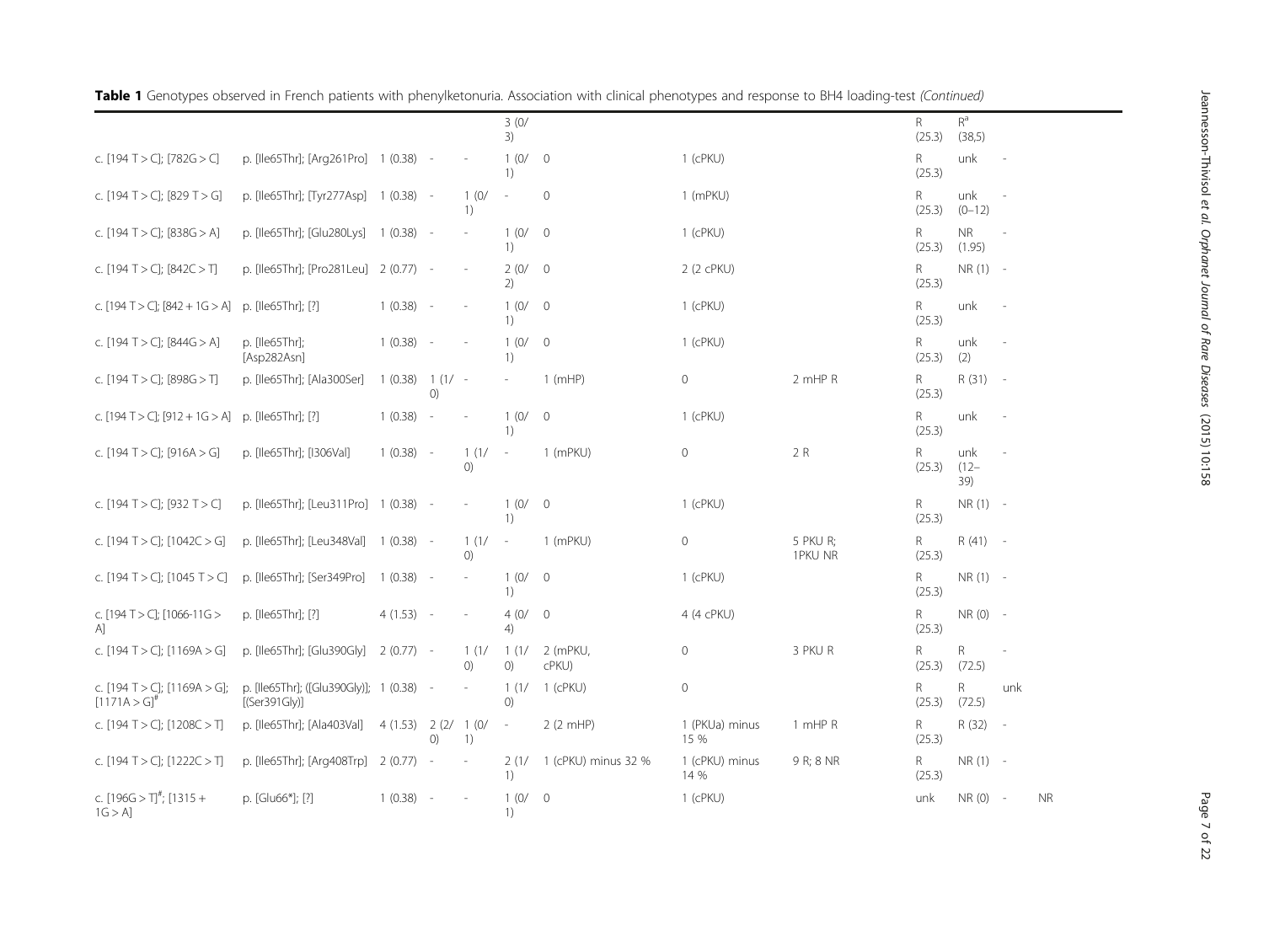| c. $[204A > T]$ ; $[204A > T]$                       | p. [Arg68Ser]; [Arg68Ser]              | $1(0.38) -$ |                          | $1(1/ -$<br>()                                          |                          | 1 (mPKU)            | $\mathbf{0}$                       | 1 mPKU R |               | R (87) R (87) - |        |             |           |
|------------------------------------------------------|----------------------------------------|-------------|--------------------------|---------------------------------------------------------|--------------------------|---------------------|------------------------------------|----------|---------------|-----------------|--------|-------------|-----------|
| c. $[204A > T]$ ;<br>[398_401delATCA]                | p. [Arg68Ser];<br>[Asn133Argfs*61]     | $1(0.38) -$ |                          |                                                         | 1(0/<br>1)               | $\overline{0}$      | 1 (cPKU)                           |          | R (87) unk    |                 |        |             |           |
| c. $[204A > T]$ ; $[526C > T]$ ;<br>$[707 - 7A > T]$ | p. [Arg68Ser];<br>$[(Arg176*)]; [(?)]$ | $1(0.38) -$ |                          | 1(1/<br>()                                              | $\sim$                   | 1 (mPKU)            | $\mathsf{O}\xspace$                | no data  | R (87)        | NR (1) unk      |        |             |           |
| c. $[204A > T]$ ; $[611A > G]$                       | p. [Arg68Ser];<br>Tyr204Cysl           | $1(0.38) -$ |                          | 1(0/<br>1)                                              | $\sim$                   | $\mathbf{0}$        | 1 (mPKU)                           |          | R (87)        | unk             | $\sim$ |             |           |
| c. $[204A > T]$ ; $[814G > T]$                       | p. [Arg68Ser]; [Gly272*]               | $1(0.38) -$ |                          | 1(1/<br>()                                              | $\overline{\phantom{a}}$ | 1 (mPKU)            | $\mathsf{O}\xspace$                | 1cPKU R  | R (87)        | $NR(1) -$       |        |             |           |
| c. $[204A > T]$ ; $[1045 T > C]$                     | p. [Arg68Ser];<br>[Ser349Pro]          | 1(0.38)     | $1(1/-$<br>O)            |                                                         |                          | $1$ (mHP)           | $\mathsf{O}\xspace$                | no data  | R (87)        | $NR(1) -$       |        |             |           |
| c. $[204A > T]$ ; $[1055delG]$                       | p. [Arg68Ser];<br>[Gly352Valfs*48]     | $1(0.38) -$ |                          | 1(0/<br>1)                                              | $\sim$                   | $\circ$             | 1 (mPKU)                           |          | R (87)        | unk             | ÷,     |             | <b>NR</b> |
| c. $[204A > T]$ ; $[1162G > A]$                      | p. [Arg68Ser];<br>[Val388Met]          | 1(0.38)     | $1(1/-$<br>O)            |                                                         | $\overline{a}$           | 1(mHP)              | $\mathsf{O}\xspace$                | no data  | R (87)        | R<br>(27.5)     |        |             |           |
| c. $[204A > T]$ ; $[1222C > T]$                      | p. [Arg68Ser];<br>[Arg408Trp]          | $2(0.77) -$ |                          | 1(0/<br>$\left( \begin{array}{c} 1 \end{array} \right)$ | 1(0/<br>1)               | $\overline{0}$      | 2 (mPKU, cPKU)                     |          | R (87)        | $NR(1) -$       |        |             |           |
| c. $[204A > T]$ ; $[1315 + 1G >$<br>$\mathsf{A}$     | p. [Arg68Ser]; [?]                     | $1(0.38) -$ |                          | 1(0/<br>1)                                              | $\overline{\phantom{a}}$ | $\mathbf{0}$        | 1 (mPKU)                           |          | R (87)        | $NR(0) -$       |        |             |           |
| c. [261C > A]; [1065 + 1G ><br>A1                    | p. [Ser87Arg]; [?]                     | 1(0.38)     | $1(0/-$<br>1)            |                                                         | $\overline{\phantom{a}}$ | $\mathbf{0}$        | 1 (mHP, H0 2.4 mg<br>%, minus 8 %) |          | R (82)        | unk             |        |             |           |
| c. [266_267insC]; [842C ><br>T)                      | p. [Ala90Cysfs*12];<br>[Pro281Leu]     | 1(0.38)     | $\overline{\phantom{a}}$ | $\sim$                                                  | 1(1/<br>(0)              | 1 (cPKU) minus 36 % | $\Omega$                           | no data  | unk           | $NR(1) -$       |        | unclear     |           |
| c. [284_286delTCA]; [441 +<br>5G > T                 | p. [Ile95del]; [?]                     | $1(0.38) -$ |                          |                                                         | 1(0/<br>1)               | $\circ$             | $1$ (cPKU)                         |          | unk           | $NR^b$          |        |             |           |
| c. [284_286delTCA];<br>[1243G > A]                   | p. [Ile95del]; [Asp415Asn]             | 1(0.38)     | $1(1/-$<br>()            |                                                         |                          | $1$ (mHP)           | $\mathsf{O}\xspace$                | no data  | unk           | R (93) -        |        |             |           |
| c. $[311C > A]$ ; $[442-5C > G]$                     | p. [Ala104Asp]; [?]                    | 1(0.38)     | $\sim$                   | 1(0/<br>1)                                              | $\sim$                   | $\circ$             | 1 (mPKU)                           |          | R (26)        | R               | ×,     |             |           |
| c. $[311C > A]$ ; $[1222C > T]$                      | p. [Ala104Asp];<br>[Arg408Trp]         | 1(0.38)     |                          |                                                         | 1(0/<br>1)               | $\overline{0}$      | 1 (cPKU)                           |          | R (26)        | $NR(1) -$       |        |             |           |
| c. $[331C > T]$ ; $[782G > A]$                       | p. [Arg111*]; [Arg261Gln] 1 (0.38)     |             |                          |                                                         | 1(0/<br>1)               | $\overline{0}$      | $1$ (cPKU)                         |          | $NR(1)$ $R^a$ | (38.5)          |        |             |           |
| c. [331C > T]; [1222C > T]                           | p. [Arg111*]; [Arg408Trp] 1 (0.38) -   |             |                          | $\overline{\phantom{a}}$                                | 1(0/<br>1)               | $\overline{0}$      | $1$ (cPKU)                         |          |               | NR (1) NR (1) - |        |             |           |
| c. $[434A > T]$ ; $[1222C > T]$                      | p. [Asp145Val];<br>[Arg408Trp]         | 1(0.38)     | $1(1/-$<br>()            |                                                         | $\overline{\phantom{a}}$ | $1$ (mHP)           | $\mathsf{O}\xspace$                | no data  | unk           | $NR(1) -$       |        | $\mathsf R$ |           |
|                                                      | p. [?]; [?]                            | $1(0.38) -$ |                          | $\sim$                                                  |                          | $\mathbf{0}$        | 1 (cPKU)                           |          | $NR^b$        | $NR^b$          |        |             |           |

|  | Table 1 Genotypes observed in French patients with phenylketonuria. Association with clinical phenotypes and response to BH4 loading-test (Continued) |  |  |  |  |  |  |  |  |
|--|-------------------------------------------------------------------------------------------------------------------------------------------------------|--|--|--|--|--|--|--|--|
|--|-------------------------------------------------------------------------------------------------------------------------------------------------------|--|--|--|--|--|--|--|--|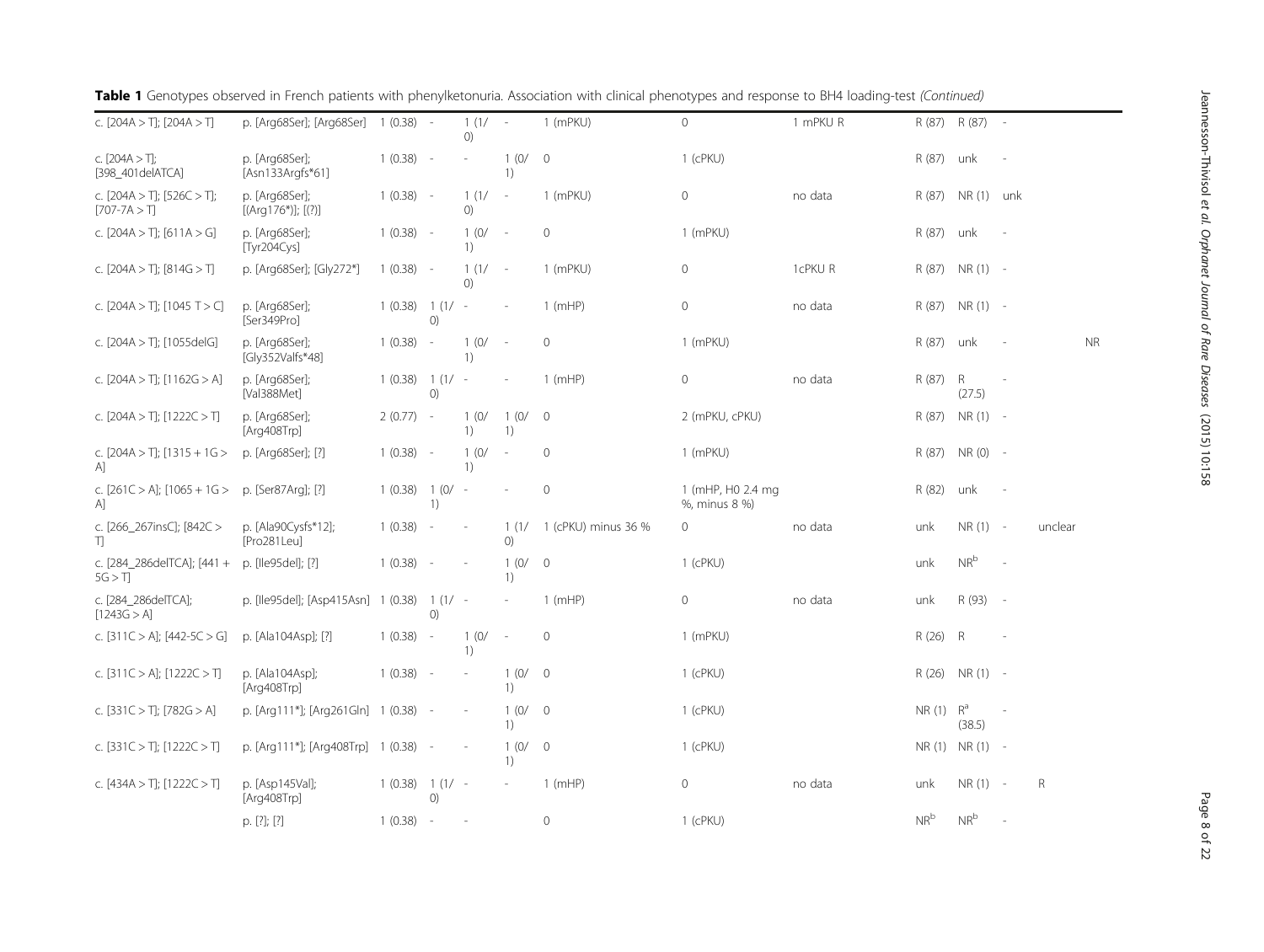| c. $[441 + 5G > T]$ ; $[441 +$<br>5G > T          |                                      |                  |                          |            | 1(0/<br>1)                |                     |            |         |                 |                     |                          |   |
|---------------------------------------------------|--------------------------------------|------------------|--------------------------|------------|---------------------------|---------------------|------------|---------|-----------------|---------------------|--------------------------|---|
| c. $[441 + 5G > T]$ ; $[473G >$<br>A]             | p. [?]; [Arg158Gln]                  | $2(0.77) -$      |                          |            | 2(0/<br>2)                | $\overline{0}$      | 2 (2 cPKU) |         | $NR^b$          | $R(10) -$           |                          |   |
| c. $[441 + 5G > T]$ ; $[631C >$<br>A]             | p. [?]; [Pro211Thr]                  | $1(0.38) 1(1/ -$ | ()                       |            |                           | $1$ (mHP)           | $\circ$    | no data | $NR^b$          | $R(72) -$           |                          |   |
| c. $[441 + 5G > T]$ ; $[782G >$<br>[A]            | p. [?]; [Arg261Gln]                  | 2(0.77)          | $\overline{\phantom{a}}$ |            | 2(0/0)<br>2)              |                     | 2 (2 cPKU) |         | $NR^b$          | $R^a$<br>(38.5)     |                          |   |
| c. $[441 + 5G > T]$ ; $[838G >$<br>A]             | p. [?]; [Glu280Lys]                  | 1(0.38)          | $\sim$                   |            | 1(0/<br>1)                | $\overline{0}$      | 1 (cPKU)   |         | NR <sub>b</sub> | <b>NR</b><br>(1.95) |                          |   |
| c. $[441 + 5G > T]$ ; $[1045 T >$<br>G]           | p. [?]; [Ser349Ala]                  | 1(0.38)          | $\overline{\phantom{a}}$ |            | 1(1/<br>$\left( 0\right)$ | 1 (cPKU) minus 41 % | 0          | no data | $NR_{b}$        | unk                 |                          | R |
| c. $[442-2A > C]^{\#}$ ; $[442-2A >$<br>$Cl^{\#}$ | p. [?]; [?]                          | 1(0.38)          | $\overline{\phantom{a}}$ | $\sim$     | 1(0/<br>1)                | $\overline{0}$      | 1 (cPKU)   |         | unk             | unk                 |                          |   |
| c. $[464G > C]$ ; $[1223G > A]$                   | p. [Arq155Pro];<br>[Arg408Gln]       | 1(0.38)          | $\sim$                   |            | 1(0/<br>1)                | $\overline{0}$      | 1 (cPKU)   |         | unk             | R.<br>(49.7)        |                          |   |
| c. [464G > C]; [510-?-706<br>$+ ?del]$            | p. [Arg155Pro]; [Ex6del]             | 1(0.38)          | ٠.                       |            | 1(0/<br>1)                | $\overline{0}$      | 1 (cPKU)   |         | unk             | unk                 |                          |   |
| c. $[472C > T]$ ; $[472C > T]$                    | p. [Arg158Trp];<br>[Arg158Trp]       | $1(0.38) -$      |                          | 1(0/<br>1) | $\overline{\phantom{a}}$  | $\mathbf 0$         | 1 (mPKU)   |         | unk             | unk                 |                          |   |
| c. $[472C > T]$ ; $[754C > T]$                    | p. [Arg158Trp];<br>[Arg252Trp]       | 1(0.38)          | $\sim$                   |            | 1(0/<br>1)                | $\overline{0}$      | 1 (cPKU)   |         | unk             | $NR(1) -$           |                          |   |
| c. [473G > A]; [473G > A]                         | p. [Arg158Gln];<br>[Arg158Gln]       | 1(0.38)          | $\sim$                   |            | 1(0/<br>1)                | $\overline{0}$      | 1 (cPKU)   |         | R (10)          | $R(10) -$           |                          |   |
| c. $[473G > A]$ ; $[526C > T]$                    | p. [Arg158Gln]; [Arg176*] 1 (0.38) - |                  |                          |            | 1(0/<br>1)                | $\overline{0}$      | 1 (cPKU)   |         | R (10)          | NR (1) -            |                          |   |
| c. $[473G > A]$ ; $[814G > T]$                    | p. [Arg158Gln]; [Gly272*] 1 (0.38) - |                  |                          |            | 1(0/<br>1)                | $\overline{0}$      | 1 (cPKU)   |         | R (10)          | $NR(1) -$           |                          |   |
| c. [473G > A]; [1066-11G ><br>$\mathsf{A}$        | p. [Arg158Gln]; [?]                  | $3(1.15) -$      |                          |            | 3(0/<br>3)                | $\overline{0}$      | 3 (3 cPKU) |         | R (10)          | $NR(0) -$           |                          |   |
| c. $[473G > A]$ ; $[1169A > G]$                   | p. [Arg158Gln];<br>[Glu390Gly]       | $1(0.38) -$      |                          | 1(1/<br>O) | $\overline{\phantom{a}}$  | 1 (mPKU)            | $\circ$    | 5 R     | R (10)          | R<br>(72.5)         |                          |   |
| c. $[473G > A]$ ; $[1222C > T]$                   | p. [Arg158Gln];<br>[Arg408Trp]       | 1(0.38)          | $\sim$                   |            | 1(0/<br>1)                | $\overline{0}$      | 1 (cPKU)   |         | R (10)          | $NR(1) -$           |                          |   |
| c. $[473G > A]$ ; $[169-?$ 352 +<br>?del]         | p. [Arg158Gln]; [Ex3del]             | 1(0.38)          | $\sim$                   |            | 1(0/<br>1)                | $\overline{0}$      | 1 (cPKU)   |         | R (10)          | unk                 | $\overline{\phantom{a}}$ |   |
| c. $[473G > T]$ ; $[782G > C]$                    | p. [Arg158Trp];<br>[Arg261Pro]       | 1(0.38)          | $\sim$                   |            | 1(0/<br>1)                | $\overline{0}$      | 1 (cPKU)   |         | unk             | unk                 |                          |   |
| c. [491 T > C]; [1241A > G]                       |                                      | 1(0.38)          | $\sim$                   |            |                           | 1 (mPKU)            | 0          | no data | unk             | $R^a$ (36) -        |                          |   |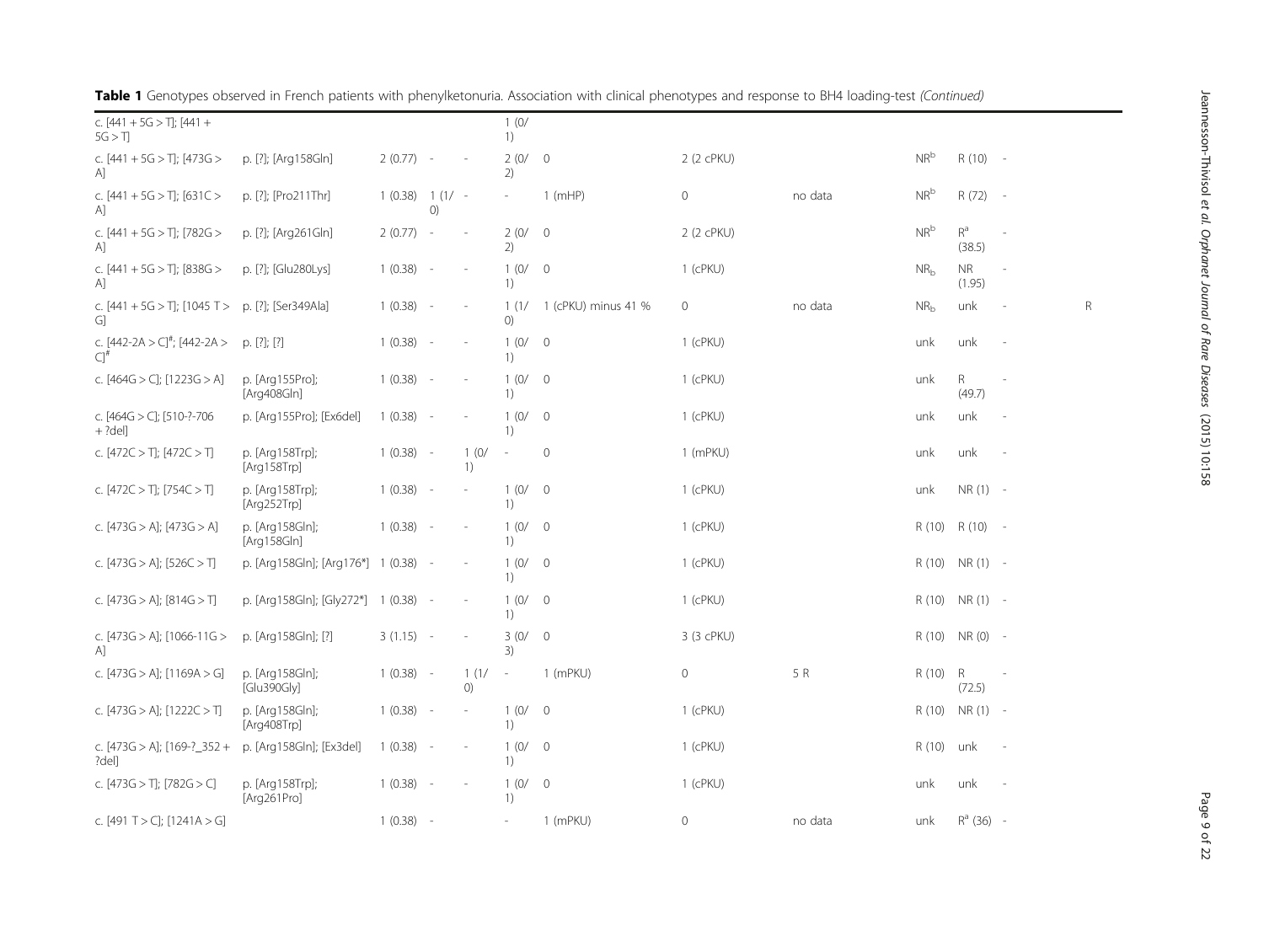|                                       | p. [lle164Thr];<br>[Tyr414Cys]     |             |                              | 1(1/<br>O)                                              |                          |                     |                            |         |             |                     |                          |                 |
|---------------------------------------|------------------------------------|-------------|------------------------------|---------------------------------------------------------|--------------------------|---------------------|----------------------------|---------|-------------|---------------------|--------------------------|-----------------|
| c. $[493G > A]$ ; $[493G > A]$        | p. [Ala165Thr];<br>[Ala165Thr]     | $2(0.77) -$ |                              |                                                         | 2(1/<br>1)               | 1 (cPKU) minus 36 % | 1 (cPKU) minus 0 % no data |         | unk         | unk                 |                          | unclear unclear |
| c. [493G > C]; [1169A > G]            | p. [Ala165Pro]; [Glu390Gly]        | $1(0.38) -$ |                              | 1(1/<br>()                                              | $\sim$                   | 1 (mPKU)            | $\circ$                    | no data | unk         | R<br>(72.5)         | $\sim$                   |                 |
| c. [500A > T]; [1066-11G ><br>Αl      | p. [Asn167lle]; [?]                | 1(0.38)     | $\sim$                       | 1(1/<br>()                                              | $\sim$                   | 1 (mPKU)            | $\mathsf{O}\xspace$        | no data | unk         | NR (0)              | $\sim$                   | R               |
| c. $[504C > A]^{\#}$ ; $[898G > T]$   | p. [Tyr168*]; [Ala300Ser]          | 1(0.38)     | 1(1/<br>()                   |                                                         |                          | $1$ (mHP)           | 0                          | no data | unk         | $R(31) -$           |                          | <b>NR</b>       |
| c. [506G > A]; [1066-3C > T]          | p. [Arg169His]; [?]                | 1(0.38)     | $1(1/-$<br>$\left( 0\right)$ |                                                         | $\overline{\phantom{a}}$ | $1$ (mHP)           | $\mathsf{O}\xspace$        | no data | unk         | R                   |                          |                 |
| c. $[509 + 1G > A]$ ; $[561G >$<br>A1 | p. [?]; [Trp187*]                  | 1(0.38)     | $\sim$                       |                                                         | 1(0/<br>1)               | $\overline{0}$      | 1 (cPKU)                   |         | unk         | $NR(0) -$           |                          |                 |
| c. $[529G > C]$ ; $[561G > A]$        | p. [Val177Leu]; [Trp187*]          | $1(0.38) -$ |                              | 1(1/<br>()                                              | $\sim$                   | 1 (mPKU)            | $\mathbb O$                | no data | unk         | NR(0)               | $\sim$                   | R               |
| c. [569 T > C]; [796A > C]"           | p. [Val190Ala]; [Thr266P]          | 1(0.38)     | $\sim$ $-$                   | $\overline{\phantom{a}}$                                | 1(0/<br>1)               | $\overline{0}$      | 1 (cPKU)                   |         | R.<br>(110) | unk                 |                          |                 |
| c. [580_581delCT];<br>[1042C > G]     | p. [Leu194Glufs*5];<br>[Leu348Val] | 1(0.38)     | $\overline{\phantom{a}}$     |                                                         | 1(0/<br>1)               | $\overline{0}$      | 1 (cPKU)                   |         | unk         | $R(41) -$           |                          |                 |
| c. [581 T > C]; [842C > T]            | p. [Leu194Pro];<br>[Pro281Leu]     | $1(0.38) -$ |                              | 1(0/<br>$\left( \begin{array}{c} 1 \end{array} \right)$ | $\overline{\phantom{a}}$ | $\mathbf{0}$        | 1 (mPKU)                   |         | unk         | $NR(1) -$           |                          |                 |
| c. [593_614del22]; [969 +<br>1G > A   | p. [Tyr198Cysfs*136]; [?]          | $1(0.38) -$ |                              |                                                         | 1(0/<br>1)               | $\overline{0}$      | 1 (cPKU)                   |         | unk         | unk                 |                          |                 |
| c. [631C > A]; [782G > A]             | p. [Pro211Thr];<br>[Arg261Gln]     | $2(0.77) -$ |                              | 1(1/<br>()                                              | 1(1/<br>()               | 2 (mPKU, cPKU)      | 0                          | 4 mHP R | R (72)      | $R^a$<br>(38,5)     |                          |                 |
| c. [631C > A]; [1066-11G ><br>A]      | p. [Pro211Thr]; [?]                | $1(0.38) -$ |                              | 1(1/<br>()                                              | $\sim$                   | 1 (mPKU)            | 0                          | 10 R    | R (72)      | $NR(0) -$           |                          |                 |
| c. [632 del C]; [1066-11 G ><br>A1    | p. [Pro211Hisfs*130]; [?]          | 1(0.38)     | $\sim$                       |                                                         | 1(0/<br>1)               | $\overline{0}$      | 1 (cPKU)                   |         | unk         | NR (0) -            |                          |                 |
| c. [635 T > C]; [1066-11G ><br>A1     | p. [Leu212Pro]; [?]                | 1(0.38)     | $\sim$                       |                                                         | 1(0/<br>1)               | $\overline{0}$      | 1 (cPKU)                   |         | unk         | $NR(0) -$           |                          |                 |
| c. [638 T > C]; [638 T > C]           | p. [Leu213Pro];<br>[Leu213Pro]     | $1(0.38) -$ |                              |                                                         | 1(0/<br>1)               | $\overline{0}$      | 1 (cPKU)                   |         | unk         | unk                 |                          |                 |
| c. [638 T > C]; [727C > T]            | p. [Leu213Pro]; [Arg243*]          | 1(0.38)     | $\sim$                       |                                                         | 1(0/<br>1)               | $\overline{0}$      | 1 (cPKU)                   |         | unk         | $NR(1) -$           |                          |                 |
| c. [648C > G]; [838G > A]             | p. [Tyr216*]; [Glu280Lys]          | 1(0.38)     | $\sim$                       |                                                         | 1(0/<br>1)               | $\overline{0}$      | 1 (cPKU)                   |         | unk         | <b>NR</b><br>(1.95) | $\overline{\phantom{a}}$ | <b>NR</b>       |
| c. $[653G > T]$ ; $[809G > A]$        |                                    | 1(0.38)     | $\sim$ $-$                   | $\overline{\phantom{a}}$                                |                          | $\circ$             | 1 (cPKU)                   |         | unk         |                     |                          |                 |

Page 10 of 22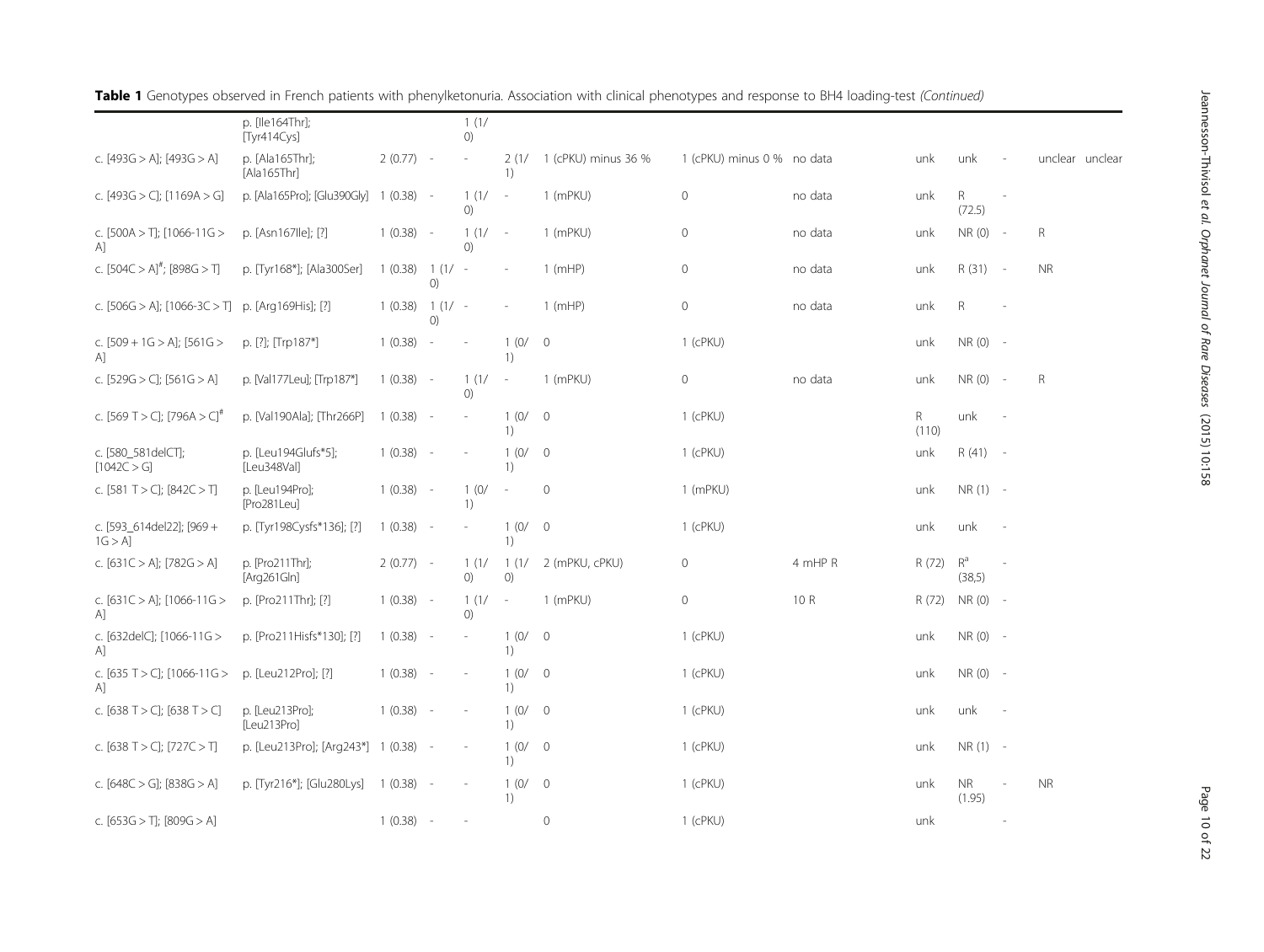|                                                 | p. [Gly218Val];<br>[Arg270Lys]       |             |               |            | 1(0/<br>1)     |                |            |         |             | <b>NR</b><br>(2.1) |                          |           |
|-------------------------------------------------|--------------------------------------|-------------|---------------|------------|----------------|----------------|------------|---------|-------------|--------------------|--------------------------|-----------|
| c. $[653G > T]$ ; $[1066-11G >$<br>A]           | p. [Gly218Val]; [?]                  | 1(0.38)     | $\sim$        |            | 1(0/<br>1)     | $\overline{0}$ | 1 (cPKU)   |         | unk         | NR (0)             | $\sim$                   |           |
| c. [663_664delAG]; [912 +<br>$1G > A$ ]         | p. [Asp222*]; [?]                    | $1(0.38) -$ |               |            | 1(0/ 0<br>1)   |                | 1 (cPKU)   |         | NR(1) unk   |                    | $\sim$                   |           |
| c. $[671 T > C]$ ; $[671 T > C]$                | p. [Ile224Thr]; [Ile224Thr]          | $2(0.77) -$ |               |            | 2(0/<br>2)     | $\overline{0}$ | 2 (2 cPKU) |         | unk         | unk                | $\sim$                   |           |
| c. $[682G > A]^{\#}$ ; [1066-<br>11G > A        | p. [Glu228Lys]; [?]                  | $1(0.38) -$ |               |            | 1(0/ 0)<br>1)  |                | 1 (cPKU)   |         | unk         | $NR(0) -$          |                          |           |
| c. $[721C > T]$ ;<br>[931_932delCT]#            | p. [Arg241Cys];<br>[Leu311Glyfs*4]   | 1(0.38)     | $\sim$        | 1(0/<br>1) | $\sim$         | $\mathbf 0$    | 1 (mPKU)   |         | R (25)      | unk                |                          |           |
| c. [722G > A]; [722G > A]                       | p. [Arg241His];<br>[Arg241His]       | 1(0.38)     | $1(1/-$<br>O) |            |                | $1$ (mHP)      | $\circ$    | no data | R (23)      | R (23)             | $\overline{\phantom{a}}$ |           |
| c. $[722G > A]$ ; $[782G > A]$                  | p. [Arg241His];<br>[Arg261Gln]       | 1(0.38)     | $1(1/-$<br>O) |            | $\overline{a}$ | $1$ (mHP)      | $\circ$    | no data | R (23)      | $R^a$<br>(38,5)    |                          |           |
| c. [722G > A]; [838_842 +<br>3del8]             | p. [Arg241His]; [His280*]            | 1(0.38)     | $1(1/-$<br>() |            |                | $1$ (mHP)      | $\circ$    | no data | R (23)      | unk                |                          | <b>NR</b> |
| c. [722G > A]; [842 + 1G ><br>A1                | p. [Arg241His]; [?]                  | 1(0.38)     | $\sim$        | 1(1/<br>() | $\sim$ $-$     | 1 (mPKU)       | $\circ$    | no data | R (23)      | unk                | $\overline{\phantom{a}}$ |           |
| c. [722G > A]; [1066-11G ><br>A]                | p. [Arg241His]; [?]                  | $1(0.38) -$ |               | 1(1/<br>() | $\sim$         | 1 (mPKU)       | $\circ$    | no data | R (23)      | $NR(0) -$          |                          |           |
| c. $[727C > T]$ ; $[727C > T]$                  | p. [Arg243*]; [Arg243*]              | 1(0.38)     | $\sim$        |            | 1(0/0)<br>1)   |                | 1 (cPKU)   |         |             | NR(1) NR(1) -      |                          |           |
| c. [727C > T]; [842C > T]                       | p. [Arg243*]; [Pro281Leu] 1 (0.38) - |             |               |            | 1(0/0)<br>1)   |                | 1 (cPKU)   |         |             | NR (1) NR (1) -    |                          |           |
| c. $[727C > T]$ ; $[912 + 1G >$<br>$\mathsf{A}$ | p. [Arg243*]; [?]                    | $1(0.38) -$ |               |            | 1(0/0)<br>1)   |                | 1 (cPKU)   |         | $NR(1)$ unk |                    | $\overline{\phantom{a}}$ |           |
| c. [727C > T]; [1042C > G]                      | p. [Arg243*]; [Leu348Val]            | $1(0.38) -$ |               |            | 1(0/<br>1)     | $\overline{0}$ | 1 (cPKU)   |         |             | NR (1) R (41) -    |                          |           |
| c. [727C > T]; [1066-11G ><br>A]                | p. [Arg243*]; [?]                    | 1(0.38)     | $\sim$        |            | 1(0/<br>1)     | $\overline{0}$ | 1 (cPKU)   |         |             | NR (1) NR (0) -    |                          |           |
| c. $[727C > T]$ ; [?]                           | p. [Arg243*]; [?]                    | 1(0.38)     | $\sim$        |            | 1(0/<br>1)     | $\overline{0}$ | 1 (cPKU)   |         | $NR(1) -$   |                    |                          |           |
| c. [728G > A]; [913-7A > G]                     | p. [Arg243Gln]; [?]                  | $1(0.38) -$ |               |            |                | $\mathbf{0}$   | $1$ (unk)  |         | R (23)      | unk                |                          |           |
| c. [728G > A]; [912 + 1G ><br>A]                | p. [Arg243Gln]; [?]                  | $2(0.77) -$ |               |            | 2(0/<br>2)     | $\overline{0}$ | 2 (2 cPKU) |         | R (23)      | unk                |                          |           |
| c. [728G > A]; [1055delG]                       | p. [Arg243Gln];<br>[Gly352Valfs*48]  | $2(0.77) -$ |               |            | 2(0/<br>2)     | $\overline{0}$ | 2 (2 cPKU) |         | R (23)      | unk                |                          | <b>NR</b> |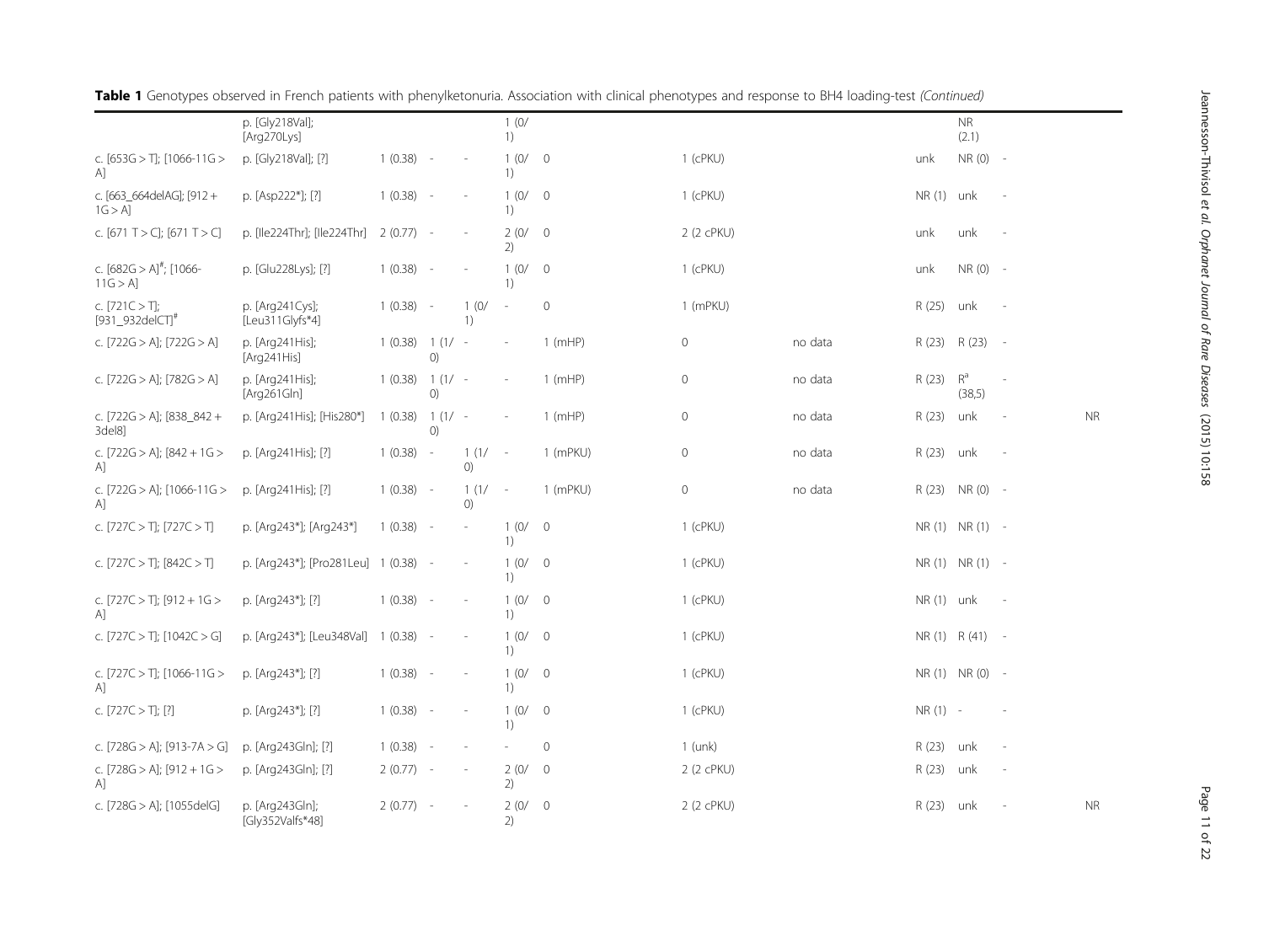| c. $[728G > A]$ ; $[1208C > T]$                             | p. [Arg243Gln];<br>[Ala403Val]       | 1(0.38)     | $1(1/-$<br>O)            |            |                                                         | 1(mHP)              | $\circ$                            | 6 mHP R |                          | R (23) R (32) -     |                          |             |
|-------------------------------------------------------------|--------------------------------------|-------------|--------------------------|------------|---------------------------------------------------------|---------------------|------------------------------------|---------|--------------------------|---------------------|--------------------------|-------------|
| c. [734 T > C]; [1315 + 1G ><br>A]                          | p. [Val245Ala]; [?]                  | 1(0.38)     | $1(0/-$<br>1)            |            |                                                         | $\mathbf 0$         | 1 (mHP, H0 2.4 mg<br>%, minus 4 %) |         |                          | R (50) NR (0) -     |                          |             |
| c. [754C $>$ T]; [838G $>$ A]                               | p. [Arg252Trp];<br>[Glu280Lys]       | 1(0.38)     | $\sim$                   |            | 1(0/<br>$\left( \begin{array}{c} 1 \end{array} \right)$ | $\overline{0}$      | $1$ (cPKU)                         |         | NR (1) NR                | (1.95)              | $\sim$                   |             |
| c. $[754C > T]$ ; $[838_842 +$<br>3del81                    | p. [Arg252Trp]; [His280*]            | $1(0.38) -$ |                          |            | 1(0/<br>1)                                              | $\overline{0}$      | 1 (cPKU)                           |         | $NR(1)$ unk              |                     |                          | <b>NR</b>   |
| c. $[754C > T]$ ; $[1042C > G]$                             | p. [Arg252Trp];<br>[Leu348Val]       | $1(0.38) -$ |                          |            | 1(0/<br>1)                                              | $\overline{0}$      | $1$ (cPKU)                         |         |                          | NR (1) R (41)       | $\sim$                   |             |
| c. $[754C > T]$ ; $[1045 T > G]$                            | p. [Arg252Trp];<br>[Ser349Ala]       | 1(0.38)     | $\sim$                   | 1(1/<br>O) | $\overline{\phantom{a}}$                                | 1 (mPKU) minus 51 % | $\circ$                            | no data | $NR(1)$ unk              |                     | $\sim$                   | $\mathsf R$ |
| c. [754C > T]; [1055delG]                                   | p. [Arg252Trp];<br>[Gly352Valfs*48]  | 1(0.38)     |                          |            | 1(0/<br>1)                                              | $\overline{0}$      | 1 (cPKU)                           |         | NR (1) unk               |                     |                          | <b>NR</b>   |
| c. $[754C > T]$ ; $[1066-11G >$<br>A]                       | p. [Arg252Trp]; [?]                  | 1(0.38)     |                          |            | 1(0/<br>1)                                              | $\overline{0}$      | $1$ (cPKU)                         |         |                          | NR (1) NR (0) -     |                          |             |
| c. $[754C > T]$ ; $[1208C > T]$                             | p. [Arg252Trp];<br>[Ala403Val]       | $1(0.38) -$ |                          | 1(1/<br>() | $\overline{\phantom{a}}$                                | 1 (mPKU)            | 0                                  | 3 R     |                          | NR (1) R (32) -     |                          |             |
| c. $[754C > T]$ ; $[1241A > G]$                             | p. [Arg252Trp];<br>[Tyr414Cys]       | $1(0.38) -$ |                          |            | 1(1/<br>()                                              | 1 (cPKU)            | $\circ$                            | 4 R     |                          | $NR(1)$ $R^a(36)$ - |                          |             |
| c. [755G > A]; [782G > A]                                   | p. [Arg252Gln];<br>[ $Arg261GIn$ ]   | 1(0.38)     | $\overline{\phantom{a}}$ |            | 1(1/<br>$\left( 0\right)$                               | 1 (cPKU)            | $\mathsf{O}\xspace$                | no data | unk<br>$(3-24)$ $(38,5)$ | $R^a$               | $\sim$                   |             |
| c. [755G > A]; [1066-11G ><br>AI                            | p. [Arg252Gln]; [?]                  | 1(0.38)     | $\overline{\phantom{a}}$ |            | 1(0/<br>1)                                              | $\overline{0}$      | 1 (cPKU)                           |         | unk<br>$(3-24)$          | $NR(0) -$           |                          |             |
| c. [770G > A]; [932 T > C]                                  | p. [Gly257Asp];<br>[Leu311Pro]       | $1(0.38) -$ |                          |            | 1(0/<br>1)                                              | $\overline{0}$      | $1$ (cPKU)                         |         | unk                      | $NR(1) -$           |                          |             |
| c. $[776C > T]$ ; $[1066-11G >$<br>A]                       | p. [Ala259Val]; [?]                  | $2(0.77) -$ |                          |            | 2(0/<br>2)                                              | $\overline{0}$      | 2 (2 cPKU)                         |         | unk<br>(2)               | $NR(0) -$           |                          |             |
| c. $[776C > T]$ ; $[1222C > T]$                             | p. [Ala259Val];<br>[Arg408Trp]       | $2(0.77) -$ |                          |            | 2(0/<br>2)                                              | $\overline{0}$      | 2 (2 cPKU)                         |         | unk<br>(2)               | $NR(1) -$           |                          |             |
| c. [776C > T]; [970-?_1359<br>$+$ ?] <sup>#</sup>           | p. [Ala259Val];<br>[Ex10_13del]      | $1(0.38) -$ |                          |            | 1(0/<br>1)                                              | $\overline{0}$      | $1$ (cPKU)                         |         | unk<br>(2)               | unk                 | $\sim$                   |             |
| c. $[781C > G]^{\#}$ ; $[913-7A > G]$ p. $[Arg261G[y]; [?]$ |                                      | $1(0.38) -$ |                          |            | 1(0/<br>1)                                              | $\overline{0}$      | 1 (cPKU)                           |         | unk                      | unk                 | $\overline{\phantom{a}}$ |             |
| c. [781C > T]; [781C > T]                                   | p. [Arg261*]; [Arg261*]              | $1(0.38) -$ |                          |            | 1(0/<br>$\left( \begin{array}{c} 1 \end{array} \right)$ | $\overline{0}$      | $1$ (cPKU)                         |         |                          | NR(1) NR(1) -       |                          |             |
| c. $[781C > T]$ ; $[782G > A]$                              | p. [Arg261*]; [Arg261Gln] 1 (0.38) - |             |                          |            | 1(0/<br>1)                                              | $\overline{0}$      | 1 (cPKU)                           |         | NR $(1)$ R <sup>a</sup>  | (38.5)              | $\overline{\phantom{a}}$ |             |
| c. $[781C > T]$ ; $[1222C > T]$                             | p. [Arg261*]; [Arg408Trp] 1 (0.38) - |             |                          |            |                                                         | 0                   | 1 (cPKU)                           |         |                          | NR(1) NR(1) -       |                          |             |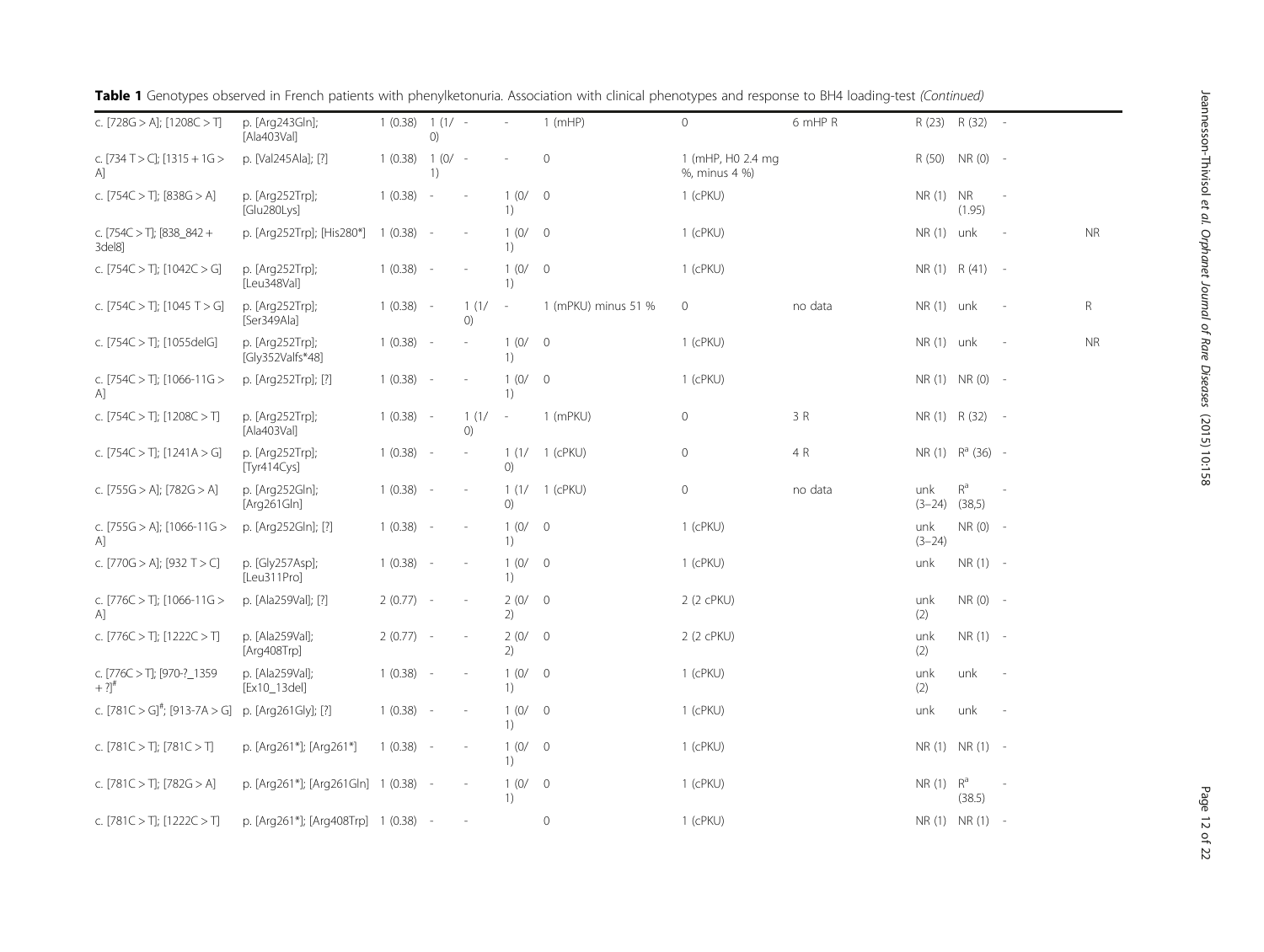| Jeannesson-Thivisol et al. Orphanet Journal of Rare Diseases (2015) 10:158 |  |
|----------------------------------------------------------------------------|--|
|                                                                            |  |
|                                                                            |  |
|                                                                            |  |
|                                                                            |  |
|                                                                            |  |
|                                                                            |  |
|                                                                            |  |
|                                                                            |  |
|                                                                            |  |

unk - NR

| c. [782G > A]; [782G > A]                         | p. [Arg261Gln];<br>[Arg261Gln]      | 8<br>(3.065) |                | ÷,                                   | 8(6/<br>2)                                              | 6 (cPKU)               | 2 (cPKU)               | 59 R;<br>11 NR    | $R^a$<br>(38,5)                   | $R^a$<br>(38,5)     |                          |
|---------------------------------------------------|-------------------------------------|--------------|----------------|--------------------------------------|---------------------------------------------------------|------------------------|------------------------|-------------------|-----------------------------------|---------------------|--------------------------|
| c. [782G > A]; [782G > C]                         | p. [Arg261Gln];<br>[Arg261Pro]      | $1(0.38) -$  |                | ÷,                                   | 1(0/<br>1)                                              | $\overline{0}$         | 1 (cPKU)               |                   | $R^a$<br>(38,5)                   | unk                 |                          |
| c. [782G > A]; [814G > T]                         | p. [Arg261Gln]; [Gly272*]           | $2(0.77) -$  |                | $\overline{a}$                       | 2(0/<br>2)                                              | $\overline{0}$         | 2 (2 cPKU)             |                   | $\mathsf{R}^\mathsf{a}$<br>(38,5) | $NR(1) -$           |                          |
| c. $[782G > A]$ ; $[838G > A]$                    | p. [Arg261Gln];<br>[Glu280Lys]      | $1(0.38) -$  |                | $\overline{\phantom{a}}$             | 1(0/<br>1)                                              | $\overline{0}$         | $1$ (cPKU)             |                   | $R^a$<br>(38,5)                   | <b>NR</b><br>(1.95) | $\overline{\phantom{a}}$ |
| c. [782G > A]; [842 + 1G ><br>A]                  | p. [Arg261Gln]; [?]                 | $2(0.77) -$  |                | $\overline{\phantom{a}}$             | 2(0/<br>2)                                              | $\overline{0}$         | 2 (2 cPKU)             |                   | $R^a$<br>(38,5)                   | unk                 |                          |
| c. [782G > A]; [912 + 1G ><br>A]                  | p. [Arg261Gln]; [?]                 | $1(0.38) -$  |                | $\overline{\phantom{a}}$             | 1(0/<br>1)                                              | $\overline{0}$         | 1 (cPKU)               |                   | $\mathsf{R}^\mathsf{a}$<br>(38,5) | unk                 | ٠                        |
| c. [782G > A]; [1045 T > C]                       | p. [Arg261Gln];<br>[Ser349Pro]      | $2(0.77) -$  |                | $\overline{\phantom{a}}$             | 2(1/<br>1)                                              | 1 (cPKU)<br>minus 41 % | 1 (cPKU) minus<br>20 % | 3 R               | $R^a$<br>(38,5)                   | $NR(1) -$           |                          |
| c. [782G > A]; [1055delG]                         | p. [Arg261Gln];<br>[Gly352Valfs*48] | $1(0.38) -$  |                | $\overline{\phantom{a}}$             | 1(0/<br>1)                                              | $\overline{0}$         | 1 (cPKU)               |                   | $R^a$<br>(38,5)                   | unk                 |                          |
| c. [782G > A]; [1066-11G > A] p. [Arg261Gln]; [?] |                                     | $4(1.53) -$  |                | $\sim$                               | 4(0/<br>4)                                              | $\overline{0}$         | 4 (4 cPKU)             |                   | $R^a$<br>(38,5)                   | $NR(0) -$           |                          |
| c. $[782G > A]$ ; $[1068C > G]$                   | p. [Arg261Gln]; [Tyr356*]           | $1(0.38) -$  |                | i,                                   | 1(0/<br>1)                                              | $\overline{0}$         | 1 (cPKU)               |                   | $R^a$<br>(38,5)                   | $NR(1) -$           |                          |
| c. $[782G > A]$ ; $[1162G > A]$                   | p. [Arg261Gln];<br>[Val388Met]      | $1(0.38) -$  |                | i,                                   | 1(0/<br>1)                                              | $\overline{0}$         | 1 (cPKU)               |                   | $R^a$<br>(38,5)                   | R.<br>(72.5)        | $\sim$                   |
| c. $[782G > A]$ ; $[1208C > T]$                   | p. [Arg261Gln];<br>[Ala403Val]      | 1(0.38)      | $1(1/-$<br>(0) |                                      |                                                         | $1$ (mHP)              | $\circ$                | 6 mHP R           | $R^a$<br>(38,5)                   | R (32)              | $\overline{\phantom{a}}$ |
| c. [782G > A]; [1222C > T]                        | p. [Arg261Gln];<br>[Arg408Trp]      | $4(1.53) -$  |                | 1(0/<br>$\left( \frac{1}{2} \right)$ | 3(0/<br>3)                                              | $\overline{0}$         | 4 (1 mPKU, 3 cPKU)     |                   | $R^a$<br>(38,5)                   | $NR(1) -$           |                          |
| c. $[782G > A]$ ; $[1241A > G]$                   | p. [Arg261Gln];<br>[Tyr414Cys]      | $1(0.38) -$  |                | 1(1/<br>()                           | $\sim$                                                  | $1$ (mPKU)             | $\circ$                | 12 R              | $R^a$<br>(38,5)                   | $R^a$<br>(38,5)     | $\sim$                   |
| c. $[782G > A]$ ; $[1315 + 1G >$<br>A]            | p. [Arg261Gln]; [?]                 | 5<br>(1.915) |                |                                      | 5(0/<br>5)                                              | $\overline{0}$         | 5 (5 cPKU)             |                   | $R^a$<br>(38,5)                   | $NR(0) -$           |                          |
| c. [782G > A]; [510-?-706<br>$+ ?$ del            | p. [Arg261Gln]; [Ex6del]            | $1(0.38) -$  |                | $\overline{\phantom{a}}$             | 1(0/<br>1)                                              | $\overline{0}$         | 1 (cPKU)               |                   | $R^a$<br>(38,5)                   | unk                 | $\sim$                   |
| c. $[782G > C]$ ; $[1241A > G]$                   | p. [Arg261Pro];<br>[Tyr414Cys]      | $1(0.38) -$  |                | ÷,                                   | 1(1/<br>$\left( 0\right)$                               | 1 (cPKU)               | $\mathsf{O}\xspace$    | 2 PKU R; 1 PKU NR | unk                               | $R^a$ (36) -        |                          |
| c. $[782G > C]$ ; $[1315 + 1G >$<br>A]            | p. [Arg261Pro]; [?]                 | $1(0.38) -$  |                | $\overline{a}$                       | 1(0/<br>$\left( \begin{array}{c} 1 \end{array} \right)$ | $\overline{0}$         | 1 (cPKU)               |                   | unk                               | $NR(0) -$           |                          |
| c. $[812A > G]$ ; $[1222C > T]$                   |                                     | 1(0.38)      | $\sim$         | i,                                   |                                                         | $\mathbf 0$            | 1 (cPKU)               |                   | unk                               | $NR(1) -$           |                          |

Table 1 Genotypes observed in French patients with phenylketonuria. Association with clinical phenotypes and response to BH4 loading-test (Continued)

1 (0/ 1)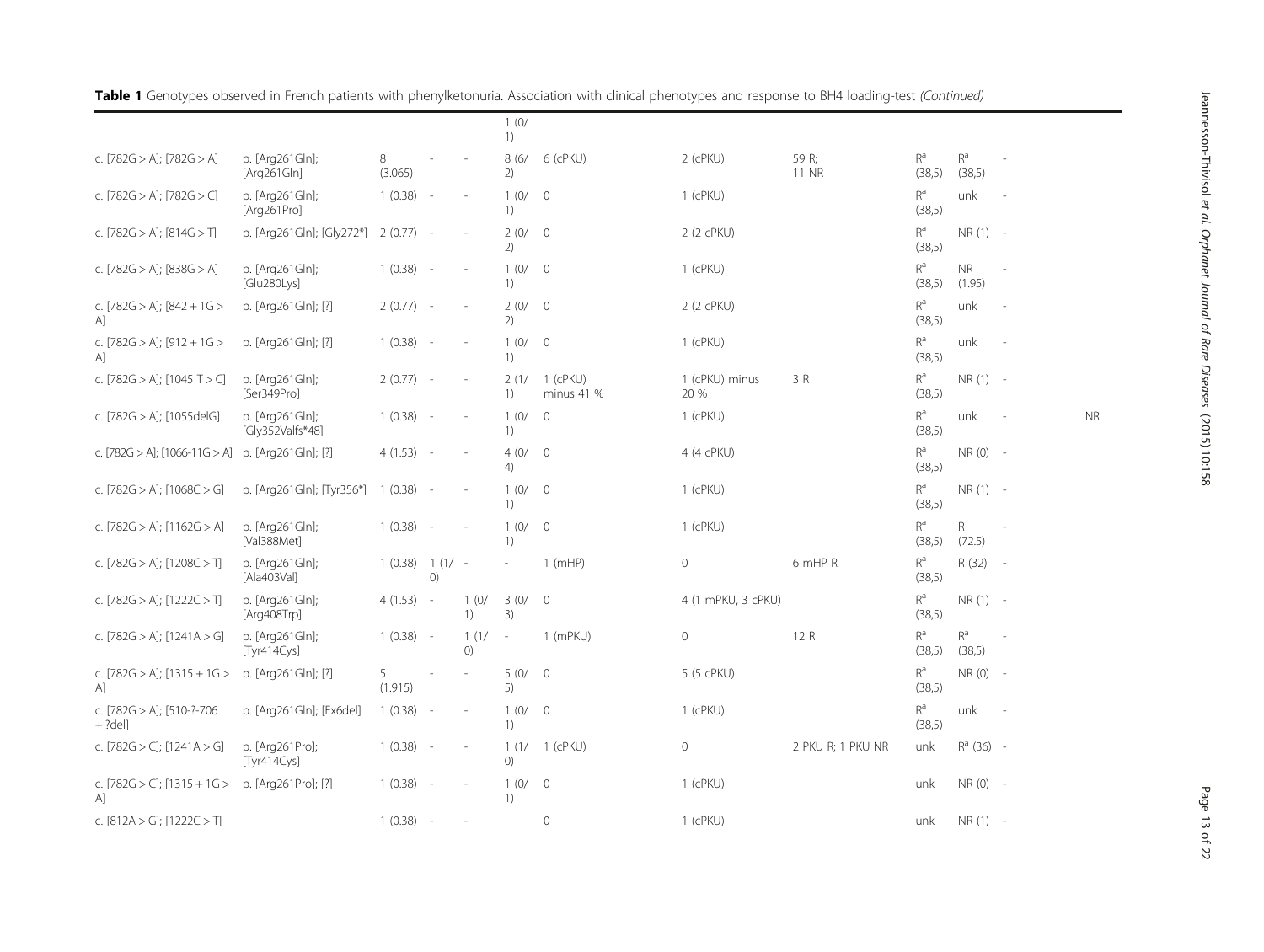|                                                              | p. [His271Arq];<br>[Arg408Trp]      |              |                              |                          | 1(0/<br>1)                                              |                |              |         |                     |                     |                          |           |
|--------------------------------------------------------------|-------------------------------------|--------------|------------------------------|--------------------------|---------------------------------------------------------|----------------|--------------|---------|---------------------|---------------------|--------------------------|-----------|
| c. $[814G > T]$ ; $[1042C > G]$                              | p. [Gly272*]; [Leu348Val]           | $1(0.38) -$  |                              |                          | 1(0/<br>1)                                              | $\overline{0}$ | 1 (cPKU)     |         |                     | $NR(1)$ $R(41)$ -   |                          |           |
| c. $[814G > T]$ ; $[1045 T > C]$                             | p. [Gly272*]; [Ser349Pro]           | 1 (0.38)     |                              |                          | 1(0/<br>1)                                              | $\overline{0}$ | $1$ (cPKU)   |         |                     | $NR(1)$ $NR(1)$ -   |                          |           |
| c. $[814G > T]$ ; $[1066-11G >$<br>Αl                        | p. [Gly272*]; [?]                   | 1(0.38)      |                              | $\overline{\phantom{a}}$ | 1(0/<br>1)                                              | $\overline{0}$ | $1$ (cPKU)   |         |                     | NR (1) NR (0) -     |                          |           |
| c. $[814G > T]$ ; $[1162G > A]$                              | p. [Gly272*]; [Val388Met]           | 1(0.38)      |                              | $\overline{a}$           | 1(1/<br>$\left( 0\right)$                               | 1 (cPKU)       | 0            | no data | $NR(1)$ R           | (27.5)              | $\sim$                   |           |
| c. $[814G > T]$ ; $[1169A > G]$                              | p. [Gly272*]; [Glu390Gly]           | $2(0.77) -$  |                              | 2(2/<br>()               | $\overline{\phantom{a}}$                                | 2 (mPKU)       | 0            | 2 R     | NR (1) R            | (72.5)              | $\overline{\phantom{a}}$ |           |
| c. $[814G > T]$ ; $[1208C > T]$                              | p. [Gly272*]; [Ala403Val]           | 1(0.38)      | $1(1/-$<br>()                |                          |                                                         | $1$ (mHP)      | 0            | no data |                     | NR (1) R (32)       | $\sim$ $-$               |           |
| c. $[814G > T]$ ; $[1222C > T]$                              | p. [Gly272*]; [Arg408Trp]           | 1(0.38)      |                              |                          | 1(0/<br>1)                                              | $\overline{0}$ | $1$ (cPKU)   |         |                     | NR (1) NR (1) -     |                          |           |
| c. [829 T > G]; [1042C > G]                                  | p. [Tyr277Asp];<br>[Leu348Val]      | 1(0.38)      | $\overline{\phantom{a}}$     | 1(1/<br>()               | $\overline{\phantom{a}}$                                | 1 (mPKU)       | 0            | no data | unk<br>$(0-12)$     | $R(41) -$           |                          |           |
| c. [829 T > G]; [1066-11G > p. [Tyr277Asp]; [?]<br>Αl        |                                     | 1(0.38)      | $\overline{\phantom{a}}$     | $\overline{\phantom{a}}$ | 1(0/<br>$\left( \frac{1}{2} \right)$                    | $\overline{0}$ | 1 (cPKU)     |         | unk<br>$(0-12)$     | $NR(0) -$           |                          |           |
| c. [833C > A]; $[1315 + 1G > p$ . [Thr278Asn]; [?]<br>A      |                                     | 1(0.38)      |                              |                          | 1(0/<br>$\left( \frac{1}{2} \right)$                    | $\overline{0}$ | $1$ (cPKU)   |         | unk                 | $NR(0) -$           |                          |           |
| c. $[837delC]$ <sup>#</sup> ; $[1315 + 1G >$<br>$\mathsf{A}$ | p. [His280Asnfs*61]; [?]            | 1(0.38)      | $\sim$                       | $\overline{\phantom{a}}$ | 1(0/<br>1)                                              | $\overline{0}$ | $1$ (cPKU)   |         | unk                 | $NR(0) -$           |                          |           |
| c. $[838G > A]$ ; $[838G > A]$                               | p. [Glu280Lys];<br>[Glu280Lys]      | 11<br>(4.21) |                              |                          | 11<br>(0/11)                                            | $\mathbf{0}$   | 11 (11 cPKU) |         | <b>NR</b><br>(1.95) | <b>NR</b><br>(1.95) | $\overline{\phantom{a}}$ |           |
| c. $[838G > A]$ ; $[842 + 1G >$<br>$\mathsf{A}$              | p. [Glu280Lys]; [?]                 | 1(0.38)      | $\overline{\phantom{a}}$     |                          | 1(0/<br>$\left( \begin{array}{c} 1 \end{array} \right)$ | $\overline{0}$ | $1$ (cPKU)   |         | <b>NR</b><br>(1.95) | unk                 |                          |           |
| c. [838G > A]; [869A > T] <sup>#</sup>                       | p. [Glu280Lys];<br>[His290Leu]      | 1(0.38)      | $\sim$                       |                          | 1(0/<br>1)                                              | $\overline{0}$ | $1$ (cPKU)   |         | <b>NR</b><br>(1.95) | unk                 |                          |           |
| c. [838G > A]; [898G > T]                                    | p. [Glu280Lys];<br>[Ala300Ser]      | 1(0.38)      | $1(1/-$<br>$\left( 0\right)$ |                          | $\overline{\phantom{a}}$                                | $1$ (mHP)      | 0            | no data | <b>NR</b><br>(1.95) | R (31)              | $\sim$ $-$               |           |
| c. $[838G > A]$ ; $[1055delG]$                               | p. [Glu280Lys];<br>[Gly352Valfs*48] | 1(0.38)      |                              |                          | 1(0/<br>1)                                              | $\overline{0}$ | $1$ (cPKU)   |         | <b>NR</b><br>(1.95) | unk                 |                          | <b>NR</b> |
| c. $[838G > A]$ ; $[1066-11G >$<br>A]                        | p. [Glu280Lys]; [?]                 | 1(0.38)      | $\sim$                       | $\overline{\phantom{a}}$ | 1(0/<br>1)                                              | $\overline{0}$ | 1 (cPKU)     |         | <b>NR</b><br>(1.95) | $NR(0) -$           |                          |           |
| c. [838G > A]; [1066-3C > T] p. [Glu280Lys]; [?]             |                                     | 2(0.77)      | $\overline{\phantom{a}}$     | $\overline{\phantom{a}}$ | 2(0/<br>2)                                              | $\overline{0}$ | 2 (2 cPKU)   |         | <b>NR</b><br>(1.95) | R                   | $\overline{\phantom{a}}$ |           |
| c. [838G > A]; [1208C > T]                                   |                                     | 1(0.38)      |                              |                          |                                                         | $1$ (mHP)      | 0            | no data |                     | R (32)              | $\sim$                   |           |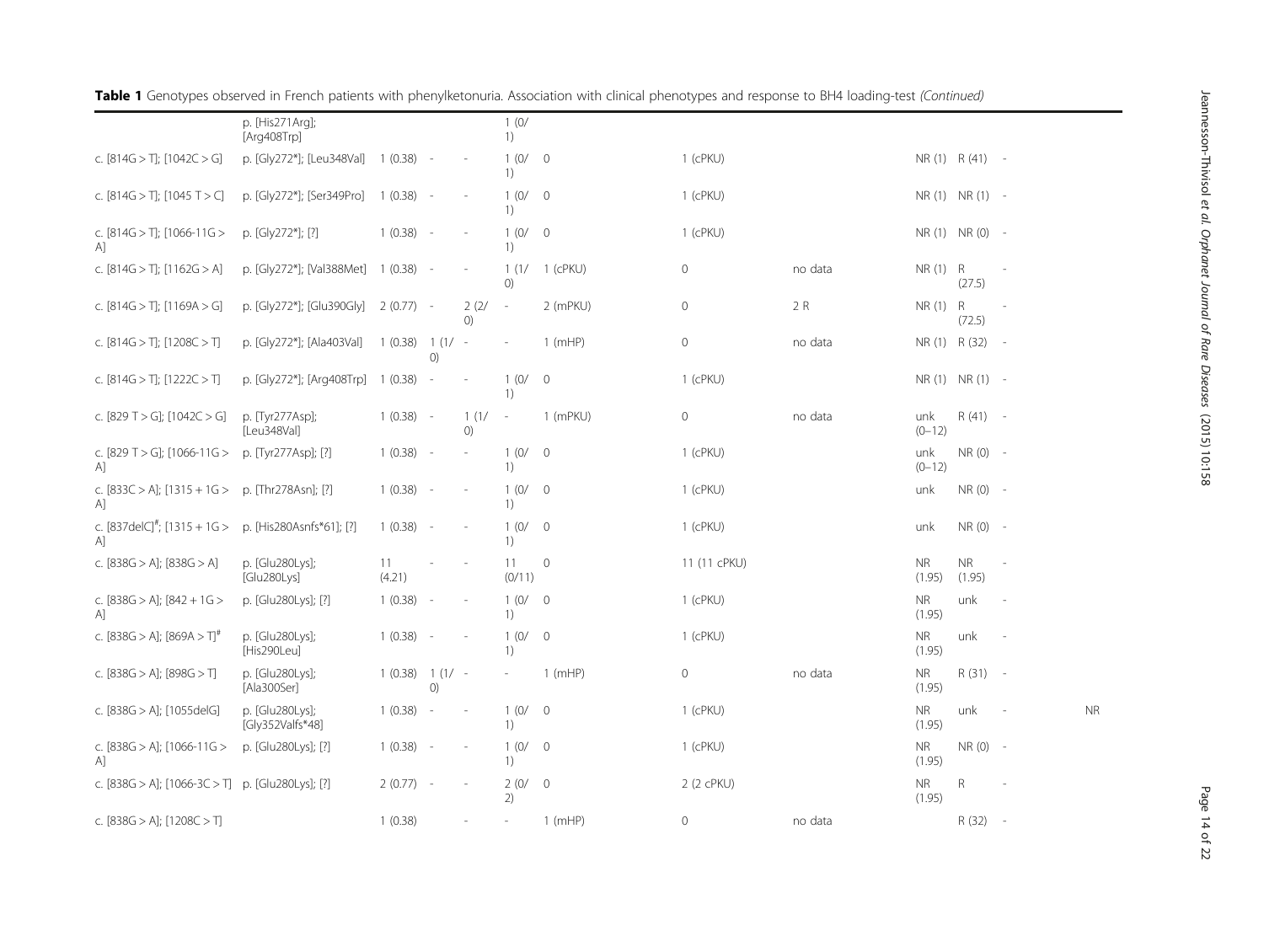|                                                  | p. [Glu280Lys];                |                  | 1(1/                         |                          |                           |                     |              |           | <b>NR</b>           |                     |        |         |
|--------------------------------------------------|--------------------------------|------------------|------------------------------|--------------------------|---------------------------|---------------------|--------------|-----------|---------------------|---------------------|--------|---------|
|                                                  | [Ala403Val]                    |                  | $\left( 0\right)$            |                          |                           |                     |              |           | (1.95)              |                     |        |         |
| c. [838G > A]; [1222C > T]                       | p. [Glu280Lys];<br>[Arg408Trp] | 1(0.38)          | $\overline{\phantom{a}}$     | $\overline{\phantom{a}}$ | 1(0/<br>1)                | $\overline{0}$      | 1 (cPKU)     |           | <b>NR</b><br>(1.95) | $NR(1) -$           |        |         |
| c. [838G > A]; [1243G > A]                       | p. [Glu280Lys];<br>[Asp415Asn] | $1(0.38) 1(1/ -$ | $\left( 0\right)$            |                          |                           | $1$ (mHP)           | $\circ$      | no data   | <b>NR</b><br>(1.95) | R (93) -            |        |         |
| c. $[841C > T]$ ; $[1315 + 1G >$<br>$\mathsf{A}$ | p. [Pro281Ser]; [?]            | 1(0.38)          | $\overline{\phantom{a}}$     |                          | 1(0/<br>1)                | $\overline{0}$      | 1 (cPKU)     |           | unk                 | NR (0) -            |        |         |
| c. $[842 + 1G > A]$ ; [1066-<br>11G > A          | p. $[?]; [?]$                  | 1(0.38)          | $\overline{\phantom{a}}$     | $\overline{\phantom{a}}$ | 1(0/<br>1)                | $\overline{0}$      | 1 (cPKU)     |           | unk                 | $NR(0) -$           |        |         |
| c. $[842 + 3G > C]$ ; $[842 +$<br>3G > C         | p. [?]; [?]                    | $2(0.77) -$      |                              | $\overline{\phantom{a}}$ | 2(0/<br>2)                | $\overline{0}$      | 2 (2 cPKU)   |           | unk                 | unk                 | $\sim$ |         |
| c. $[842C > T]$ ; $[842C > T]$                   | p. [Pro281Leu];<br>[Pro281Leu] | 2(0.77)          | $\overline{\phantom{a}}$     |                          | 2(0/<br>2)                | $\overline{0}$      | 2 (2 cPKU)   |           |                     | NR (1) NR (1) -     |        |         |
| c. $[842C > T]$ ; $[898G > T]$                   | p. [Pro281Leu];<br>[Ala300Ser] | 1(0.38)          | $1(1/-$<br>O)                |                          | $\sim$                    | $1$ (mHP)           | $\circ$      | 3 R       |                     | $NR(1)$ $R(31)$ -   |        |         |
| c. $[842C > T]$ ; $[926C > T]$                   | p. [Pro281Leu]; [A309Val]      | 1(0.38)          | $\overline{\phantom{a}}$     |                          | 1(0/<br>1)                | $\overline{0}$      | 1 (cPKU)     |           |                     | NR (1) R (44) -     |        |         |
| c. $[842C > T]$ ; $[1042C > G]$                  | p. [Pro281Leu];<br>[Leu348Val] | $2(0.77) -$      |                              | $\overline{a}$           | 2(0/<br>2)                | $\overline{0}$      | 2 (2 cPKU)   |           |                     | $NR(1)$ $R(41)$ -   |        |         |
| c. $[842C > T]$ ; $[1066-11G >$<br>$\mathsf{A}$  | p. [Pro281Leu]; [?]            | $1(0.38) -$      |                              |                          | 1(0/<br>1)                | $\overline{0}$      | 1 (cPKU)     |           |                     | NR (1) NR (0) -     |        |         |
| c. $[842C > T]$ ; $[1222C > T]$                  | p. [Pro281Leu];<br>[Arg408Trp] | 1(0.38)          | $\overline{\phantom{a}}$     | $\overline{\phantom{a}}$ | 1(0/<br>1)                | $\overline{0}$      | 1 (cPKU)     |           |                     | NR (1) NR (1) -     |        |         |
| c. $[842C > T]$ ; $[1241A > G]$                  | p. [Pro281Leu];<br>[Tyr414Cys] | $2(0.77) -$      |                              | 1(1/<br>()               | 1(1/<br>$\left( 0\right)$ | 2 (mPKU, cPKU)      | $\circ$      | 6 R; 1 NR |                     | $NR(1)$ $R^a(36)$ - |        |         |
| c. $[842C > T]$ ; $[1315 + 1G >$<br>$\mathsf{A}$ | p. [Pro281Leu]; [?]            | $3(1.15) -$      |                              | $\overline{\phantom{a}}$ | 3(1/<br>2)                | 1 (cPKU) minus 33 % | 2 (2 cPKU)   | 6 cPKU NR |                     | NR (1) NR (0) -     |        |         |
| c. $[887A > G]^{\#}$ ; $[1222C > T]$             | p. [Asp296Gly];<br>[Arg408Trp] | 1(0.38)          | $\overline{\phantom{a}}$     |                          | 1(1/<br>(0)               | 1 (cPKU) minus 36 % | $\circ$      | no data   | unk                 | $NR(1) -$           |        | unclear |
| c. [896 T > G]; [1222C > T]                      | p. [Phe299Cys];<br>[Arg408Trp] | 1(0.38)          | $\overline{\phantom{a}}$     |                          | 1(0/<br>1)                | $\overline{0}$      | 1 (cPKU)     |           | unk<br>(3)          | $NR(1) -$           |        |         |
| c. [896 T > G]; [169-?_352<br>$+ ?del]$          | p. [Phe299Cys]; [Ex3del]       | 1(0.38)          | ٠.                           |                          | 1(0/<br>1)                | $\overline{0}$      | 1 (cPKU)     |           | unk<br>(3)          | unk                 | $\sim$ |         |
| c. [898G > T]; [1045 T > C]                      | p. [Ala300Ser];<br>[Ser349Pro] | $1(0.38) -$      |                              | 1(1/<br>()               | $\sim$                    | 1 (mPKU)            | $\mathbf{0}$ | 4 R       |                     | $R(31)$ NR $(1)$ -  |        |         |
| c. [898G > T]; [1066-11G ><br>$\mathsf{A}$       | p. [Ala300Ser]; [?]            | 1(0.38)          | $\overline{\phantom{a}}$     | 1(1/<br>()               | $\sim$                    | 1 (mPKU)            | $\mathbf{0}$ | 16 R      | R (31)              | NR (0) -            |        |         |
| c. $[898G > T]$ ; $[1315 + 1G >$<br>A]           | p. [Ala300Ser]; [?]            | 2(0.77)          | $2(2/-$<br>$\left( 0\right)$ |                          |                           | $2$ (mHP)           | $\circ$      | 3 R       |                     | R (31) NR (0) -     |        |         |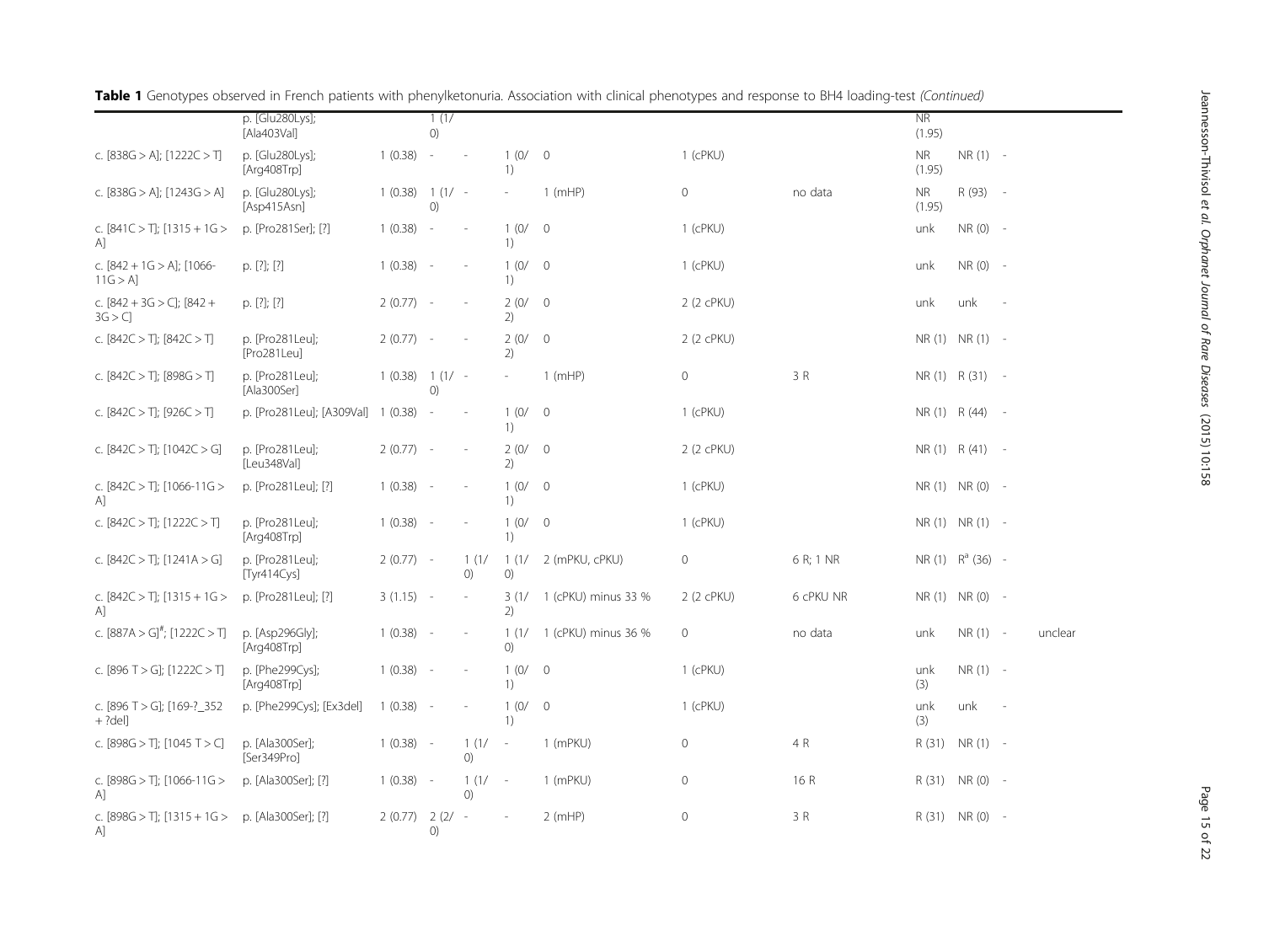| יכיון באריין (כולו לא המינה המוזמנות המוזמנות) והאומרי האינטיב האינטיב המפונות היה האינטיב המינה המינה המוזמנו<br> <br> <br> <br> <br> |
|----------------------------------------------------------------------------------------------------------------------------------------|
|                                                                                                                                        |
|                                                                                                                                        |
| ׇ֞֓׆֧֧֧<br>׆֧<br>MOND IDMINI NEAR                                                                                                      |
|                                                                                                                                        |
|                                                                                                                                        |
| .<br>ביונים                                                                                                                            |
| ز<br>ز<br>,<br>1                                                                                                                       |
| ;<br>)<br>1                                                                                                                            |

| $[1055$ delG]                                       |                                          |             |               |                          | 1)                        |                       |                                |                |               |                 |                          |           |           |
|-----------------------------------------------------|------------------------------------------|-------------|---------------|--------------------------|---------------------------|-----------------------|--------------------------------|----------------|---------------|-----------------|--------------------------|-----------|-----------|
| c. $[912 + 1G > A]$ ; $[1315 +$<br>$1G > A$ ]       | p. [?]; [?]                              | $1(0.38) -$ |               |                          | 1(0/<br>1)                | $\circ$               | $1$ (cPKU)                     |                | unk           | $NR(0) -$       |                          |           |           |
| c. $[912 + 2]$ T > C] <sup>#</sup> ;<br>[1042C > G] | p. [?]; [Leu348Val]                      | $1(0.38) -$ |               | $\overline{\phantom{a}}$ | 1(0/<br>1)                | $\overline{0}$        | 1 (cPKU)                       |                | unk           | $R(41) -$       |                          |           |           |
| c. $[913-8A > G]^{\#}$ ; $[1315 +$<br>1G > A        | p. [?]; [?]                              | $1(0.38) -$ |               |                          | 1(0/<br>1)                | $\circ$               | $1$ (cPKU)                     |                | unk           | $NR(0) -$       |                          |           |           |
| c. $[1042C > G]$ ; $[1042C > G]$                    | p. [Leu348Val];<br>[Leu348Val]           | $1(0.38) -$ |               |                          | 1(1/<br>$\left( 0\right)$ | 1 (cPKU)              | $\circ$                        | 3 PKU R        | R(41)         | $R(41) -$       |                          |           |           |
| c. [1042C > G]; [1066-<br>$11G > A$ ]               | p. [Leu348Val]; [?]                      | $1(0.38) -$ |               | $\overline{\phantom{a}}$ | 1(0/<br>1)                | $\mathbf{0}$          | $1$ (cPKU)                     |                | R (41)        | $NR(0) -$       |                          |           |           |
| c. $[1042C > G]$ ; $[1169A > G]$                    | p. [Leu348Val];<br>[Glu390Gly]           | $1(0.38) -$ |               | 1(1/<br>O)               | $\sim$                    | 1 (mPKU)              | $\circ$                        | 3 R            | R(41)         | R<br>(72.5)     | $\overline{\phantom{a}}$ |           |           |
| c. $[1042C > G]$ ; $[1222C > T]$                    | p. [Leu348Val];<br>[Arg408Trp]           | $1(0.38) -$ |               | L.                       | 1(0/<br>1)                | $\circ$               | $1$ (cPKU)                     |                | R(41)         | $NR(1) -$       |                          |           |           |
| c. [1045 T > C]; [1066-3C ><br>T)                   | p. [Ser349Pro]; [?]                      | $1(0.38) -$ |               |                          | 1(0/<br>1)                | $\mathbf 0$           | $1$ (cPKU)                     |                | $NR(1)$ R     |                 | $\sim$                   |           |           |
| c. [1045 T > C]; [1162G > A] p. [Ser349Pro];        | [Val388Met]                              | $2(0.77) -$ |               |                          | 2(1/<br>1)                | 1 (cPKU) minus 72 %   | 1 (cPKU) minus<br>20 %         | 2 R; 4 cPKU NR | $NR(1)$ R     | (27.5)          | ٠.                       |           |           |
| c. [1045 T > C]; [1169A > G]                        | p. [Ser349Pro];<br>[Glu390Gly]           | $1(0.38) -$ |               | 1(1/<br>()               | $\overline{\phantom{a}}$  | 1 (mPKU)              | $\circ$                        | 5 R            | NR (1) R      | (72.5)          | ٠                        |           |           |
| c. [1045 T > C]; [1243G > A] p. [Ser349Pro];        | [Asp415Asn]                              | 1(0.38)     | $1(0/-$<br>1) |                          |                           | $\mathbf{0}$          | $1$ (mHP)                      |                | NR (1) R (93) |                 | $\sim$ $-$               |           |           |
| c. [1045 T > C]; [442-?_509<br>$+ ?del]$            | p. [Ser349Pro]:Ex5del]                   | $1(0.38) -$ |               |                          | 1(0/<br>1)                | $\overline{0}$        | $1$ (cPKU)                     |                | $NR(1)$ unk   |                 | $\overline{\phantom{a}}$ |           |           |
| c. [1045 T > G]; [1045 T ><br>G]                    | p. [Ser349Ala];<br>[Ser349Ala]           | $2(0.77) -$ |               | 1(1/<br>()               | 1(0/<br>1)                | 1 (mPKU) minus 71.5 % | 1 (cPKU) minus 7 % 1 R         |                | unk           | unk             | $\overline{\phantom{a}}$ | R         | R         |
| c. [1055delG]; [1055delG]                           | p. [Gly352Valfs*48];<br>[Gly352Valfs*48] | $7(2.68) -$ |               | $\sim$                   | 7(0/<br>7)                | $\overline{0}$        | 7 (7 cPKU)                     |                | unk           | unk             | $\overline{\phantom{a}}$ | <b>NR</b> | <b>NR</b> |
| c. [1055delG]; [1066-11G ><br>[A]                   | p. [Gly352Valfs*48]; [?]                 | $2(0.77) -$ |               |                          | 2(0/<br>2)                | $\mathbf 0$           | 2 (2 cPKU)                     |                | unk           | $NR(0) -$       |                          | NR.       |           |
| c. [1055delG]; [1208C > T]                          | p. [Gly352Valfs*48];<br>[Ala403Val]      | 1(0.38)     | $1(1/-$<br>() |                          | $\overline{\phantom{a}}$  | $1$ (mHP)             | $\mathsf{O}\xspace$            | no data        | unk           | R (32)          | $\sim$ $-$               | <b>NR</b> |           |
| c. $[1065 + 1G > A]$ ;<br>[1169A > G]               | p. [?]; [Glu390Gly]                      | 1(0.38)     | $1(1/-$<br>() |                          | ٠                         | $1$ (mHP)             | $\mathsf{O}\xspace$            | no data        | unk           | R<br>(72.5)     |                          |           |           |
| c. $[1066-2A > T]^{\#}$ ; $[1169A >$<br>G]          | p. [Glu390Gly]; [?]                      | 1(0.38)     | $\sim$        |                          |                           | 1 ('unk)              | $\circ$                        | no data        | unk           | R.<br>(72.5)    |                          |           |           |
|                                                     | p. [?]; [?]                              |             |               |                          |                           | 1 (cPKU) minus 31 %   | 4 (1 mPKU, 3 cPKU) 10 R; 74 NR |                |               | NR (0) NR (0) - |                          |           |           |

0 1 (cPKU) unk unk - NR

# Table 1 Genotypes observed in French patients with phenylketonuria. Association with clinical phenotypes and response to BH4 loading-test (Continued)

p. [?]; [Gly352Valfs\*48] 1 (0.38) - - 1 (0/

c.  $[912 + 1G > A]$ ;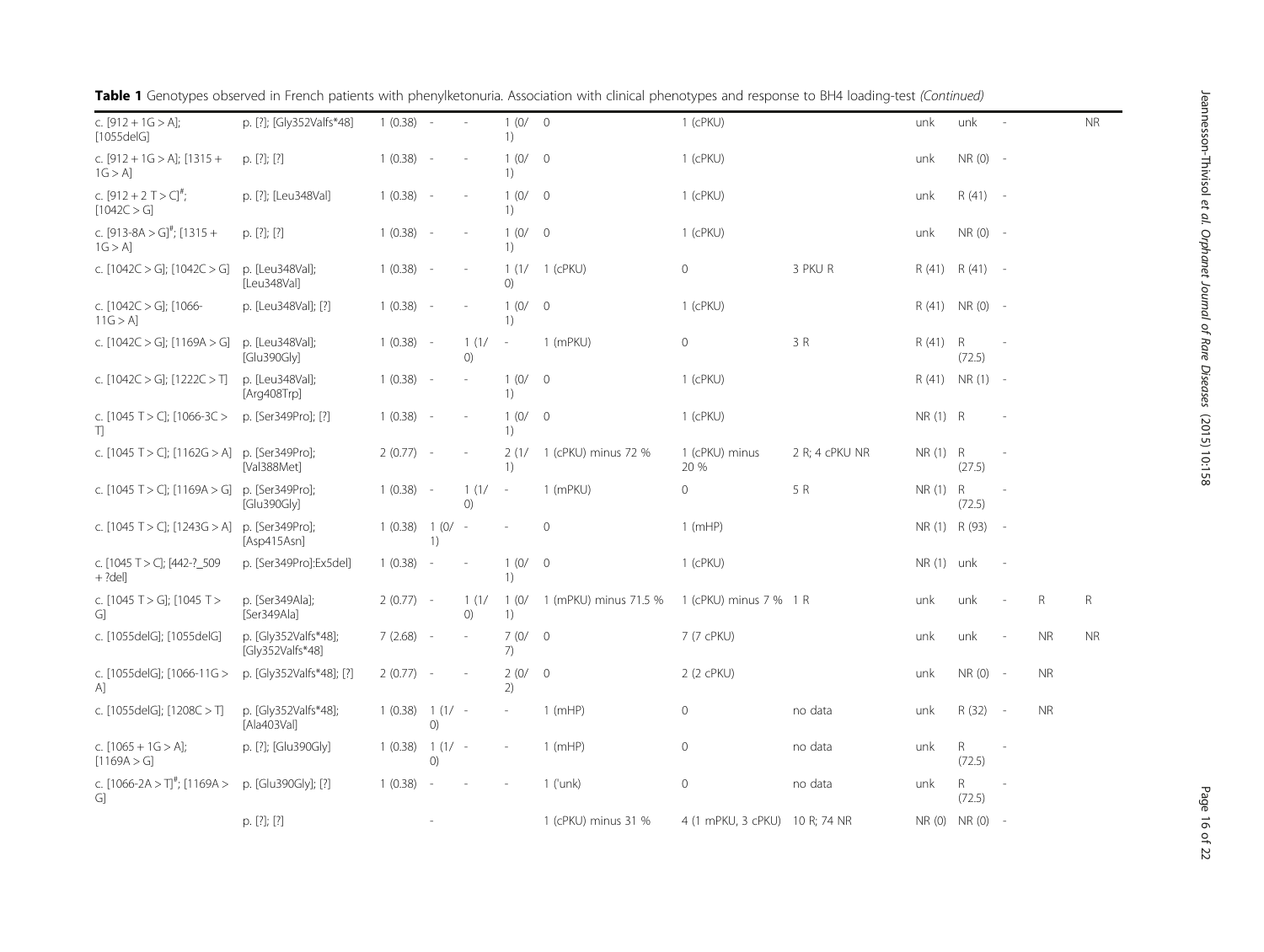| c. [1066-11G > A]; [1066-<br>$11G > A$ ]                      |                                | 5<br>(1.915) |                               | 1(0/<br>1) | 4(1/<br>3)                                              |                       |                        |            |                     |                     |                          |         |
|---------------------------------------------------------------|--------------------------------|--------------|-------------------------------|------------|---------------------------------------------------------|-----------------------|------------------------|------------|---------------------|---------------------|--------------------------|---------|
| c. $[1066-11G > A]$ ;<br>[1162G > A]                          | p. [?]; [Val388Met]            | 1(0.38)      | $\sim$                        |            | 1(0/<br>$\left( \begin{array}{c} 1 \end{array} \right)$ | $\overline{0}$        | 1 (cPKU)               |            | $NR(0)$ R           | (27.5)              | $\overline{\phantom{a}}$ |         |
| c. $[1066-11G > A]$ ;<br>$[1196 T > C]$ <sup>#</sup>          | p. [?]; [Val399Ala]            | 1(0.38)      | $\sim$                        |            | 1(1/<br>$\left( 0\right)$                               | 1 (cPKU) minus 97 %   | $\mathbf{0}$           | no data    | $NR(0)$ unk         |                     |                          | R       |
| c. $[1066-11G > A]$ ; $[1199+$<br>1G > C                      | p. [?]; [?]                    | $3(1.15) -$  |                               | 1(0/<br>1) | 2(1/<br>$\left( \frac{1}{2} \right)$                    | 1 (cPKU) minus 37.5 % | 2 (mPKU, cPKU)         | no data    | $NR(0)$ unk         |                     | $\overline{\phantom{a}}$ | unclear |
| c. $[1066-11G > A];$<br>[1222C > T]                           | p. [?]; [Arg408Trp]            | $1(0.38) -$  |                               |            | 1(0/<br>1)                                              | $\overline{0}$        | 1 (cPKU)               |            |                     | NR (0) NR (1) -     |                          |         |
| c. $[1066 - 11G > A]$ ;<br>[1223G > A]                        | p. [?]; [Arg408Gln]            | $1(0.38) -$  |                               |            | 1(1/<br>$\left( 0\right)$                               | 1 (cPKU)              | 0                      | no data    | $NR(0)$ R           | (49.7)              | $\overline{\phantom{a}}$ |         |
| c. $[1066-11G > A]$ ;<br>[1241A > G]                          | p. [?]; [Tyr414Cys]            | $4(1.53) -$  |                               | 4(3/<br>1) | $\sim$                                                  | 3 (mPKU)              | 1 (mPKU) minus<br>21 % | 18 R; 2 NR |                     | $NR(0)$ $R^a(36)$ - |                          |         |
| c. [1066-11G > A]; [1315 +<br>$1G > A$ ]                      | p. [?]; [?]                    | $3(1.15) -$  |                               |            | 3(0/<br>3)                                              | $\overline{0}$        | 3 (3 cPKU)             |            |                     | NR (0) NR (0) -     |                          |         |
| c. [1066-11G > A]; [510-<br>? $706 + ?dup$ <sup>#</sup>       | p. [?]; [Ex6dup]               | $1(0.38) -$  |                               | 1(0/<br>1) | $\sim$                                                  | $\overline{0}$        | 1 (mPKU)               |            | NR (0) unk          |                     | $\overline{\phantom{a}}$ |         |
| c. $[1066-11G > A]$ ; [?]                                     | p. [?]; [?]                    | $1(0.38) -$  |                               |            | 1(0/<br>1)                                              | $\overline{0}$        | 1 (cPKU)               |            | $NR(0) -$           |                     |                          |         |
| c. $[1066-3C>$ T <sub>1</sub> ; $[1180G>$<br>$\Pi^{\text{f}}$ | p. [?]; [Asp394Tyr]            | $1(0.38) -$  |                               | 1(0/<br>1) | $\sim$                                                  | $\mathbf 0$           | 1 (mPKU)               |            | $\mathsf R$         | unk                 | $\overline{\phantom{a}}$ |         |
| c. [1068C > G]; [1162G > A] p. [Tyr356*]; [Val388Met]         |                                | 1(0.38)      | $\sim$                        |            | 1(1/<br>()                                              | 1 (cPKU)              | $\mathbf 0$            | no data    | $NR(1)$ R           | (27.5)              | $\sim$                   |         |
| c. $[1139C > T]$ ; $[1180G > T]$ <sup>#</sup>                 | p. [Thr380Met];<br>[Asp394Tyr] | 1(0.38)      | $\sim$                        | 1(1/<br>() | $\sim$                                                  | 1 (mPKU)              | $\mathbf{0}$           | no data    | R                   | unk                 | $\overline{\phantom{a}}$ |         |
| c. $[1139C > T]$ ; $[1-?$ 60<br>$+?del]$ <sup>#</sup>         | p. [Thr380Met]; [Ex1del]       | 1(0.38)      | $1(1/$ -<br>$\left( 0\right)$ |            |                                                         | $1$ (mHP)             | $\mathbf{0}$           | no data    | R                   | unk                 | $\overline{\phantom{a}}$ |         |
| c. $[1162G > A]$ ; $[1162G > A]$                              | p. [Val388Met];<br>[Val388Met] | 1(0.38)      |                               |            | 1(0/<br>1)                                              | $\circ$               | 1 (cPKU)               |            | ${\sf R}$<br>(27.5) | R<br>(27.5)         | $\overline{\phantom{a}}$ |         |
| c. $[1162G > A]$ ; $[1169A > G]$                              | p. [Val388Met];<br>[Glu390Gly] | 1(0.38)      | $\sim$                        | 1(1/<br>() | $\sim$                                                  | 1 (mPKU)              | $\mathbf 0$            | 8 R        | R<br>(27.5)         | R<br>(72.5)         | $\overline{\phantom{a}}$ |         |
| c. $[1162G > A]$ ; $[1223G > A]$                              | p. [Val388Met];<br>[Arg408Gln] | 1(0.38)      | $\sim$                        |            | 1(1/<br>()                                              | 1 (cPKU)              | $\mathbf{0}$           | no data    | R<br>(27.5)         | R.<br>(49,7)        | $\overline{\phantom{a}}$ |         |
| c. $[1163 T > C]^{\#}$ ; $[1208 C >$<br>T.                    | p. [Val388Ala];<br>[Ala403Val] | 1(0.38)      | $\sim$                        | 1(1/<br>() | $\overline{\phantom{a}}$                                | 1 (mPKU)              | $\mathbf 0$            | no data    | unk                 | $R(32) -$           |                          |         |
| c. [1169A > G]; [1241A > G]                                   | p. [Glu390Gly];<br>[Tyr414Cys] | 1(0.38)      | $1(1/ -$<br>()                |            |                                                         | $1$ (mHP)             | $\mathbf{0}$           | no data    | R<br>(72.5)         | $R^a$ (36) -        |                          |         |

c. [1169A > G]; [?] p. [Glu390Gly]; [?] 1 (0.38) - - 1 (mHP) 0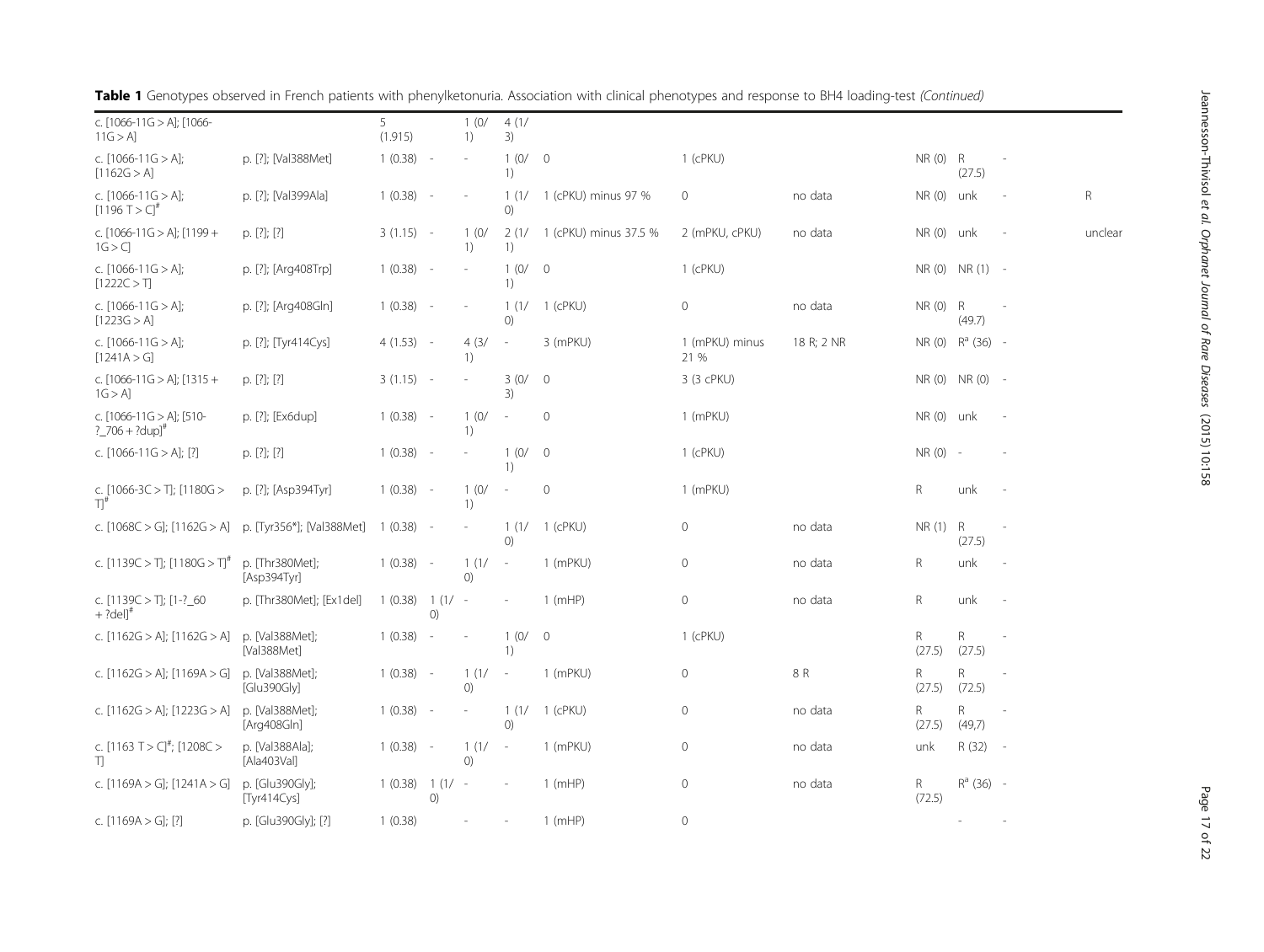|                                                            |                                |              | 1(1/<br>()                   |                          |                                                        |                                          |                        |                    | R<br>(72.5)                     |                 |        |         |
|------------------------------------------------------------|--------------------------------|--------------|------------------------------|--------------------------|--------------------------------------------------------|------------------------------------------|------------------------|--------------------|---------------------------------|-----------------|--------|---------|
| c. $[1199 + 1G > G]$ ; $[1199 +$<br>1G > Cl                | p. [?]; [?]                    | 1(0.38)      | $\sim$                       |                          | 1(0/<br>1)                                             | $\overline{0}$                           | $1$ (cPKU)             |                    | unk                             | unk             |        |         |
| c. $[1208C > T]$ ; $[1222C > T]$                           | p. [Ala403Val];<br>[Arg408Trp] | 2(0.77)      | 1(1/<br>(0)                  | 1(1/<br>()               | $\sim$                                                 | 2 (mHP, mPKU)                            | $\circ$                | 6 R                | R (32)                          | $NR(1) -$       |        |         |
| c. $[1208C > T]$ ; $[1315 +$<br>$1G > A$ ]                 | p. [Ala403Val]; [?]            | 1(0.38)      | $1(1/-$<br>$\left( 0\right)$ |                          |                                                        | $1$ (mHP)                                | 0                      | 9 R                | R (32)                          | $NR(0) -$       |        |         |
| c. $[1222C > T]$ ; $[1222C > T]$                           | p. [Arg408Trp];<br>[Arg408Trp] | 5<br>(1.915) |                              | $\sim$                   | 5(0/<br>5)                                             | $\overline{0}$                           | 5 (5 cPKU)             |                    |                                 | NR (1) NR (1) - |        |         |
| c. [1222C > T]; [1223G > A]                                | p. [Arg408Trp];<br>[Arg408Gln] | 1(0.38)      | $\sim$                       | 1(1/<br>()               | $\overline{\phantom{a}}$                               | 1 (mPKU)                                 | $\circ$                | no data            | $NR(1)$ R                       | (49.7)          | $\sim$ |         |
| c. $[1222C > T]$ ; $[1241A > G]$                           | p. [Arg408Trp];<br>[Tyr414Cys] | 5<br>(1.915) | L,                           | 4(2/<br>2)               | 1(0/<br>1)                                             | 2 (mPKU) minus 43 %,<br>minus 66 %       | 3 (2 mPKU, 1cPKU)      | 30 R; 6 NR         | NR (1)                          | $R^a$ (36) -    |        |         |
| c. $[1222C > T]$ ; $[1315 +$<br>$1G > A$ ]                 | p. [Arg408Trp]; [?]            | $3(1.15) -$  |                              | $\sim$                   | 3(0/<br>3)                                             | $\overline{0}$                           | 3 (3 cPKU)             |                    |                                 | NR (1) NR (0) - |        |         |
| c. $[1222C > T]; [?)$                                      | p. [Arg408Trp]; [?]            | $1(0.38) -$  |                              | 1(0/<br>1)               | ٠                                                      | $\overline{0}$                           | 1 (mPKU)               |                    | $NR(1) -$                       |                 |        |         |
| c. $[1223G > A]$ ; $[1241A > G]$                           | p. [Arg408Gln];<br>[Tyr414Cys] | 2(0.77)      | $1(1/-$<br>$\left( 0\right)$ |                          | 1(1/<br>()                                             | 2 (mHP, cPKU)                            | 0                      | 6 R                | R<br>(49.7)                     | $R^a$<br>(38,5) |        |         |
| c. $[1241A > G]$ ; $[1315 +$<br>1G > AI                    | p. [Tyr414Cys]; [?]            | $3(1.15) -$  |                              | 1(1/<br>()               | 2(1/<br>$\left( \begin{matrix} 1 \end{matrix} \right)$ | 2 (mPKU, cPKU) minus<br>34 %, minus 39 % | 1 (cPKU) minus<br>21 % | 24 PKU R; 1 PKU NR | $R^a$<br>(36)                   | $NR(0) -$       |        |         |
| c. [1241A > G]; [169-?_352<br>$+ ?del]$                    | p. [Tyr414Cys]; [Ex3del]       | $1(0.38) -$  |                              | $\overline{\phantom{a}}$ | 1(0/<br>1)                                             | $\overline{0}$                           | $1$ (cPKU)             |                    | $\mathsf{R}^\mathrm{a}$<br>(36) | unk             |        |         |
| c. [1243G > A]; [169-? 352<br>$+ ?del]$                    | p. [Asp415Asn]; [Ex3del]       | $1(0.38) -$  |                              | 1(1/<br>O)               | $\sim$                                                 | 1 (mPKU)                                 | $\mathsf{O}\xspace$    | no data            | R (93)                          | unk             |        |         |
| c. $[1249 T > A]$ ; $[1315 +$<br>1G > A                    | p. [Tyr417Asn]; [?]            | $1(0.38) -$  |                              | 1(1/<br>()               | $\sim$                                                 | 1 (mPKU) minus 37 %                      | $\mathbb O$            | no data            | unk                             | $NR(0) -$       |        | unclear |
| c. $[1315 + 1G > A]$ ; $[1-?$ 60<br>$+$ ?del] <sup>#</sup> | p. [?]; [Ex1del]               | $1(0.38) -$  |                              | $\sim$                   | 1(0/<br>1)                                             | $\overline{0}$                           | $1$ (cPKU)             |                    | NR(0)                           | unk             |        |         |
| c. [?]; [?]                                                | p. $[?]; [?]$                  | 1(0.38)      | $\sim$                       |                          | 1(0/<br>1)                                             | $\overline{0}$                           | 1 (cPKU)               |                    |                                 |                 |        |         |

Freq frequency, MLPA multiplex ligation-dependent probe amplification, mut mutation, NR non responsive, PRA predicted residual activity, R responsive, unclear BH4-response rate comprised between 30 and 40 %, unk unknown, \* indicates a stop codon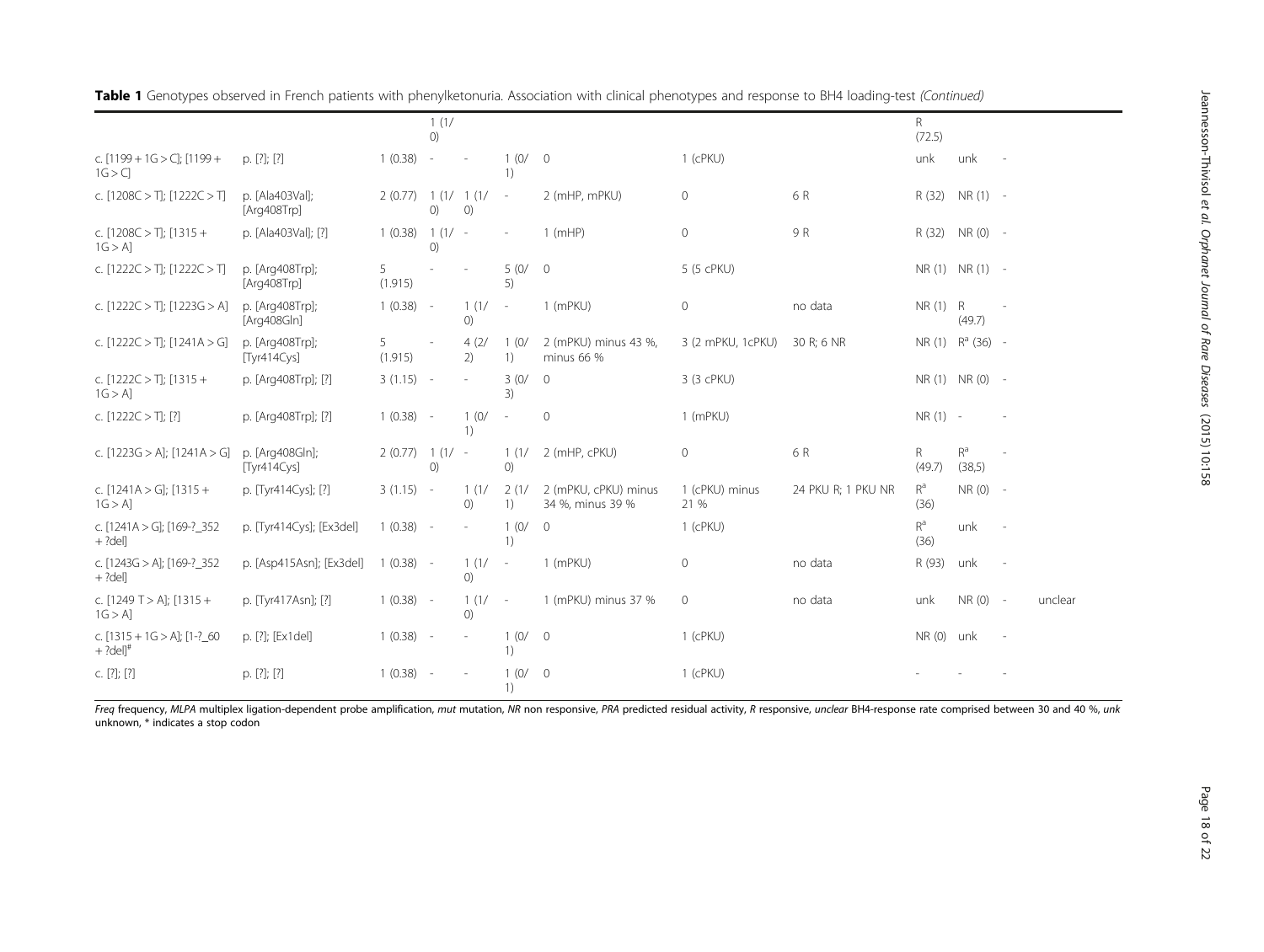<span id="page-18-0"></span>thought moderate, in their Phe concentration (minus 31 % and minus 33 %).

Confrontation of genotypes and BH4-loading tests concluded that only patients with mHP carrying 2 responsive mutations are always BH4-responders. Response to BH4 cannot be predicted in other patients carrying either two or one responsive mutations. However, the milder the phenotype is, the most probable the BH4 test is positive.

# Associations of response to BH4-loading test with type and location of mutations

Any mutation other than missense mutation is predictive of a non-response. Indeed, first, 98.2 % of responsive patients carried at least one missense mutation. Second, frequency of BH4-responders was higher in carriers of 2 missense mutations (45.2 %) than in carriers of 1 missense mutation combined with another type of mutations – such as frameshift, nonsense or splice-site mutation (29.0 %) [Fisher exact test, see Additional file [5](#page-20-0): Figure S5]. Third, genotypes combining frameshift, in-frame, nonsense and splice-site mutations were non-responsive, except in two cases where combinations of 2 splice site mutations gave positive - though moderate – responses (minus 31 % and 37.5 %).

We looked for a possible link between BH4 responsiveness and the localisation of mutations. The oligomerization domain seems highly relevant to responsiveness since more responders were found in carriers of one missense mutation in the oligomerization domain (71.4 %) than in carriers of one missense mutation in the catalytic (31.4 %) or regulatory (27.2 %) domains  $(p = 0.0006;$  Fisher exact test; [see Additional file [6](#page-20-0): Figure S6]). In addition, even in a single domain there are differences between exons. Thus, more BH4 responders were found in carriers of missense mutations in exon 11, 12 or 8 while carriers of missense mutations in exon 7 were more often BH4-unresponsive (Fisher exact test; [Additional file [7](#page-20-0): Figure S7]).

# **Discussion**

In the present study, patients were classified according to pre-treatment Phe concentration following French and European recommendations into three phenotype categories i.e. mHP (180–600 μmol/L), mPKU (600– 1200 μmol/L) and cPKU (>1200 μmol/L Phe) [\[5](#page-21-0), [22](#page-21-0)]. While recent European consensus publication is still pending, NIH American conference consensus, which was published at a time when our study was completed, proposed 5 categories, namely mHP not requiring treatment (<360 μmol/L), mild HP-gray zone (360–600 μmol/L), mPKU (600–900 μmol/L), moderate PKU (900–1200 μmol/L) and  $c$ PKU(>1200 μmol/L Phe) [\[26](#page-21-0)]. This different classification system has to

be kept in mind when considering the findings and conclusions in our mHP group.

Our multicentric cohort study represents respectively 17.4 % of global cPKU and mPKU and 2.6 % of global mHP diagnosed in France since the beginning of the neonatal screening in the seventies (data from the French neonatal screening association AFDPHE, [\[27](#page-21-0)]). In this study, in which we included only 364 patients with both genetic testing and BH4 testing, frequency of mHP is 9 %. Frequency of mHP in all genotyped individuals  $(n = 701)$  in our center is 19.3 %, which is higher than the frequency in the 364 patients included in this study (9 %), but still not representative of the 39.4 % of mHP observed among the whole PKU patients screened in metropolitan France since the beginning of the neonatal screening ([[27\]](#page-21-0). Underrepresentation of patients with the milder phenotypes can be partly explained by the fact that there is no recommendation for BH4-testing in patients with Phe concentration under 480 μmol/L. Several mHP are lost to follow-up, in a center dependent manner, and they miss either molecular analysis and/ or BH4 testing.

Investigation of the PAH gene combining dHPLC, sequencing and MLPA allowed us to reach a 99.05 % mutation detection rate, in agreement with results found in Australia: 99.0 % [[28\]](#page-21-0), Austria: 98.6 %, [\[29](#page-21-0)] or Turkey: 97.3 % [[30](#page-21-0)]. dHPLC is a useful method for screening a large set of samples. It proved to be reliable in our hands and cost effective by narrowing down the number of exons needed to be sequenced. However, because of the chemistry of the method, the genetic variants may not be clearly separated. Now several factors argue that direct sequencing should be the first-line test to identify mutations in the PAH gene. Sequencing is carried out faster and costs have dropped down. In addition, next generation sequencing is spreading quickly and allows analyzing a large number of patients in a short time and at costs going lower and lower. Next generation sequencing also allows analyzing the whole gene including introns and regulatory regions. A spectrum of 127 mutations is reported in this study, including 82 mutations with unknown BH4-responsiveness, according to information available in the literature. This study enables us to classify 5 of them as responsive  $(c.434A > T,$  $c.500A > T$ ,  $c.529G > C$ ,  $c.1045T > G$  and  $c.1196T > C$ ). The mutation  $c.1196$  T  $>$  C (p.Val399Ala) is positioned four nucleotides upstream the exon/intron junction in exon 11 and one base upstream the 5' splice-site. Exon 11 is particularly vulnerable to mutations affecting splicing regulatory elements [[31\]](#page-21-0). Thus, c.1197A > T and c.1199G > A have been shown to lead to exon skipping [[32](#page-21-0)]. Minigene assays are needed to determine if the mutation  $c.1196$  T  $>$  C could or not disrupt the balance between exonic splicing enhancers and silencers [[31](#page-21-0)].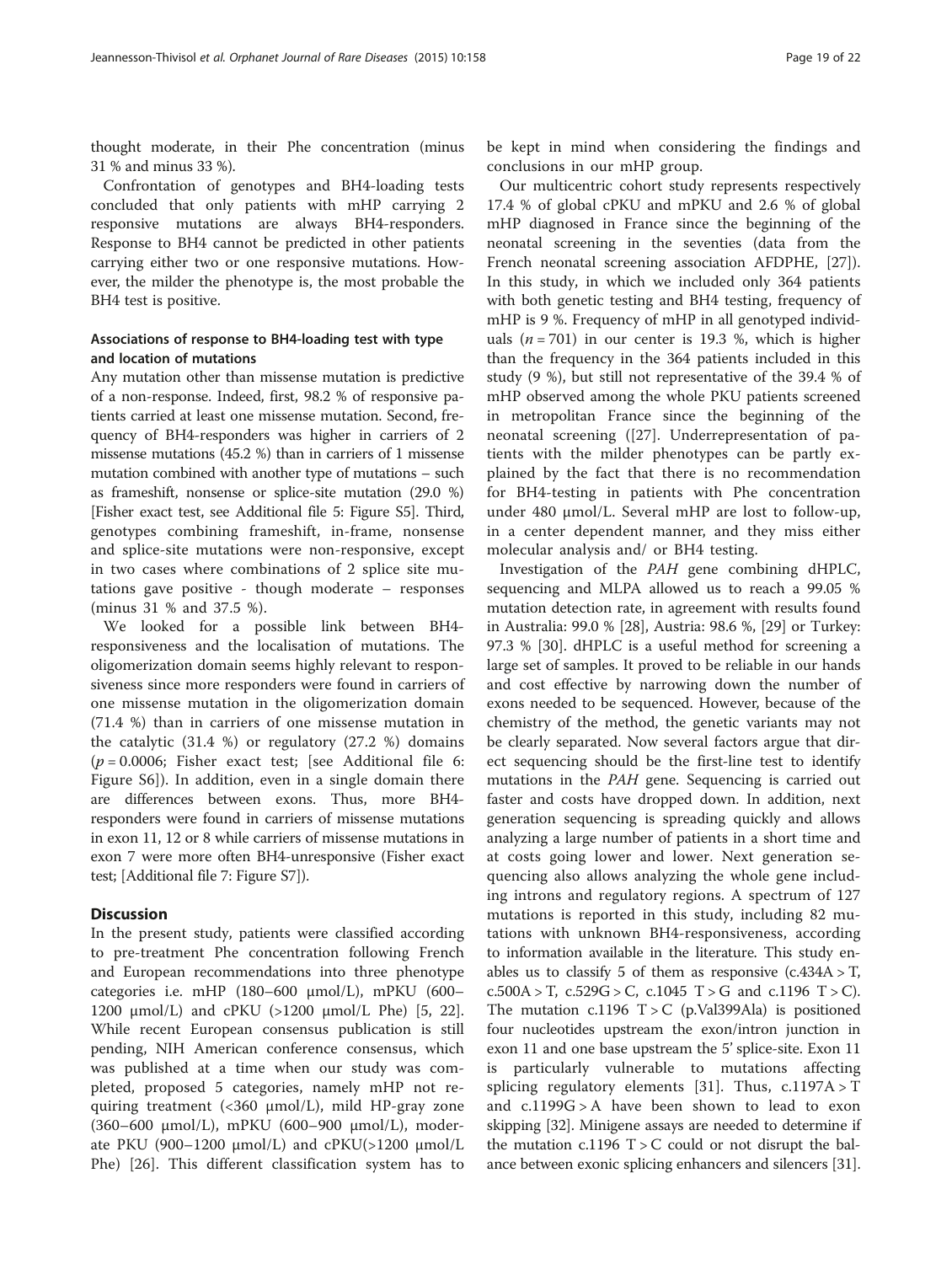The  $c.434A > T$  (p.Asp145Val) mutation involves the substitution of a charged amino acid by a hydrophobic residue. The  $c.500A > T$  (p.Asn167Ile) mutation involves the substitution of a polar residue by a hydrophobic residue. The c.529G > C (p.Val177Leu) mutation leads to the substitution of a hydrophobic residue, mostly buried in the loop between C2 and C3 alpha helices [[33](#page-21-0)], by a residue with similar physical and chemical properties. Another mutation affecting the same nucleotide, c.529G > A (p.Val177- Met), had previously been described as BH4-responsive [[10](#page-21-0)]. Residue Ser349 is an essential amino acid in the active site of the gene. The substitution of Serine349 by Alanine  $(c.1045 T > G)$  removes the hydroxyl group within hydrogen bonding distance of the iron-chelating H285 required for PAH catalytic activity. Missense mutations leading to modifications of either the protein overall hydrophobicity or the ability to form hydrogen bonds within the polypeptide backbone or between side chains may impact on the folding/conformation of PAH. Gersting and colleagues suggested that the consequences of these missense mutations might be compensated for by pharmacological doses of BH4 [[7](#page-21-0)]. However, further functional studies are needed to verify that restoration of the enzymatic activity is possible by the addition of BH4 [[7, 34](#page-21-0), [35\]](#page-21-0). Another group of five mutations fitted the criteria for classification as responsive mutations but were not recognized as such. Indeed, there were observed in patients with a BH4-responsive rate comprised between 30 and 40 percent and we do believe that there responsiveness should be subsequently assessed by the long-term achievement of blood Phe target concentration under BH4 treatment.

The position and the nature of the mutation influence the activity of PAH enzyme, which in turn determines the patient phenotype [[21](#page-21-0)]. Our study suggests that for any genotype to be potentially BH4-responsive it needs to contain one missense mutation. Indeed, 98.2 % of the responsive patients in this study carried at least one missense mutation. Conversely, homozygous or compound heterozygous patients carrying any other type of mutations are likely not to be BH4-responders, and administering a long term BH4-therapy to them will not yield an appropriate cost-effectiveness ratio. It is true that combinations of some splice-site mutations were reported previously to be associated with a partial BH4-responder phenotype. The explanation was that those mutations were not fully penetrant, determining a phenotype with persistent residual activity [\[36\]](#page-21-0). However, for these patients, based on our experience, BH4 would have rather limited effect in improving dietary Phe tolerance.

In this study, the frequency of BH4-responders reached 31.6 %. It is of note that, if the threshold of responsiveness was more severe (decrease of Phe concentration >40 %), the overall responsive rate would be 22.9 %, which is actually a more reasonable estimate of patients treated with

BH4 in France (139 patients: data may 2013). Zurfluh and colleagues [\[10\]](#page-21-0) postulated that the average frequency of patients potentially BH4-responsive in European populations is 55 %. However, these authors considered the BH4 responsive mutations to be dominant in compound heterozygous patients and classified carriers of one BH4 responsive allele as systematically responsive. This is not always true. Two mutant monomers interact to constitute the holoenzyme and there may be unexpected negative as well as positive inter-allelic complementation in compound heterozygous [[4\]](#page-21-0). Indeed, we found that genotypes carrying 1 or 2 responsive mutations cannot be expected to be always BH4-responsive. Actually, only 66.7 % of patients carrying 2 responsive mutations, 35.4 % of patients carrying 1 responsive mutation and 1 nonresponsive mutation and 35.2 % of patients carrying 1 responsive mutation and 1 unclassified mutation were effective BH4-responders. It must be stressed out that BH4-responsiveness depends on the disease phenotype, since 100 % of patients with mHP carrying two responsive alleles were found to be BH4-responders whereas this frequency was only 42.3 % for patients with cPKU.

Fourteen genotypes were assigned to both responsive and non-responsive patients. Similar discordances involving some of these genotypes were already described in the BioPKU database [[2\]](#page-21-0), as reported in Table [1](#page-4-0). Indeed, while the c.  $[1066-11G > A]$ ;  $[1066-11G > A]$  genotype, associated with a null predicted residual activity, was observed in five PKU non-responsive patients, one tPKU patient carrying this genotype showed a positive BH4 responsive test (H0 1356 μmol/L). However, this patient showed a Phe decrease limited to 31 %. A second example is c.  $[194 \text{ T} > \text{C}]$ ;  $[1222\text{C} > \text{T}]$  (p. [Ile65Thr];  $[\text{Arg}408\text{Trp}]$ ) genotype, associated both with one non-responsive tPKU (H0 2760 μmol/L) and one responsive tPKU (H0 1380 μmol/L) with a Phe decrease limited to 32 %. This dual BH4-responsiveness may be due to a BH4 loading test performed under a rather strict low-Phe diet with subnormal Phe concentrations. Indeed, in the case of some mutations, the stimulation effect of BH4 on residual enzymatic activity is weaker at low Phe concentrations, as previously described for  $c.782G > A$  (p.Arg261Gln) [[4, 9](#page-21-0), [34](#page-21-0)]. In our study, patients with p.[Arg261Gln]; [Arg261Gln] genotype and low Phe concentrations at the beginning of BH4-loading test were found to be BH4-unresponsive whereas patients with the same genotype but higher Phe concentrations were found to be responsive (Phe decrease of minus 66 %, minus 59 %, minus 38 %, minus 37 % and 0 % for basal Phe concentration before testing of 1080, 1236, 768, 960 and 430 μmol/L respectively). Another reason for dual responsiveness to BH4 is the intraday fluctuation during the period of the loading test [\[10](#page-21-0)]. This is especially true if the decrease in blood Phe concentration at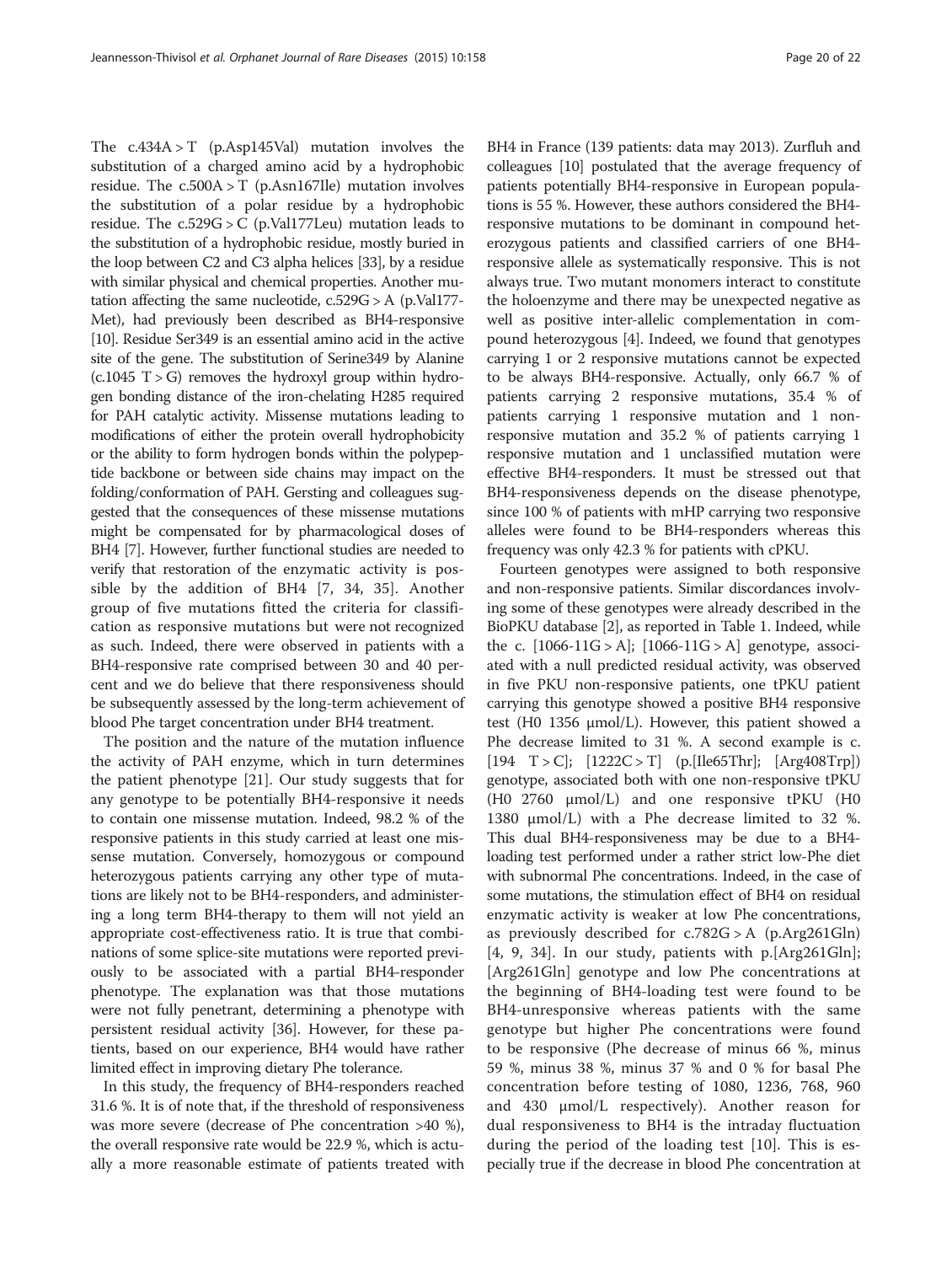<span id="page-20-0"></span>24 hour is around 30 to 40 %, like in two cPKU patients in this study. This causes to mis-conclude that the patient is BH4-responsive while his genotype is predicted to be unresponsive. However, only failure of long-term Phenylalanine dietary tolerance improvement would definitively confirm that the patient is unresponsive. A third reason is an interindividual variability in BH4 intestinal absorption or in concentration of cofactor required for PAH activity [\[9](#page-21-0)]. Lastly, a dual BH4-responsiveness can be due to possible variations in the protocol of the test [\[12](#page-21-0), [20](#page-21-0)]. However, since the procedure was standardized (all centers used the same BH4 dose, the same time of follow-up and a common definition of responsiveness), discrepancies cannot be explained here by differences in protocols. To note, recent data from the European literature [[14\]](#page-21-0) showed that a 48 h-loading test would allow a better recognition of late responders . Here, a 24 h-BH4 loading test was used. Some late-responsive patients may thus have been misclassified as non-responders and some genotypes left unclassified could have been assigned a responsiveness status.

# Conclusion

This study describe the correlation between PAH genotyping and BH4 loading test in 364 French phenylketonuria patients. We report here that 46 genotypes and five mutations, whose BH4-responsiveness was previously unknown, are BH4-responsive. Our observations additionally suggest that mHP patients carrying two responsive alleles are likely to be always BH4-responders. Conversely, patients with 2 non-responsive alleles as well as carriers of combinations of frameshift, in-frame, nonsense, or splicesite mutations are likely to not respond to BH4. For the other cases, the presence of at least one missense responsive mutation is necessary, but not sufficient, for the patient to be responsive. In these patients, BH4-loading test and long-term monitoring of dietary Phe tolerance are the mainstay of the evaluation of BH4-responsiveness.

This study underscores the relevance of systematic incorporation of PAH genotyping together with BH4-loading test in the clinical evaluation of BH4-responsiveness to help distinguishing true response to BH4 administration.

# Ethics, consent and permissions

All procedures followed were in accordance with the ethical standards of the responsible committee on human experimentation and with the Helsinki Declaration of 1975. Informed consent for genotype assessment was obtained from patients (or parents) for being included in the study.

# Additional files

[Additional file 1: Figure S1.](dx.doi.org/10.1186/s13023-015-0375-x) Frequency of positive BH4-loading test is higher in mildest PKU phenotypes. Error bars represent the 95 % confidence intervals. Fisher exact test, \*\*\* $p \le 0.001$ , \*\* $p \le 0.01$ , \* $p \le 0.05$ . (TIF 32 kb)

[Additional file 2: Figure S2.](dx.doi.org/10.1186/s13023-015-0375-x) The 5 mutations identified in this study as being BH4-responsive are localized in the catalytic domain of phenylalanine hydroxylase. The PAH monomer is drawn as a ribbon representation complexed with tetrahydrobiopterin (BH4 orange balls), thienylalanine (analog substrate) and iron (red sphere). The N-terminal regulatory domain (residues 103 – 142) is in blue, the catalytic domain (residues 143–410) is in green and the dimerization motif (residues 411–427) is in purple. Mutated aminoacids are indicated in red. (TIF 1429 kb)

[Additional file 3: Figure S3.](dx.doi.org/10.1186/s13023-015-0375-x) PAH secondary structure. Alpha-helices, beta-strands and turns across the regulatory, catalytic and oligomerization domains are indicated. Important residues are represented as well as the position of the five mutations identified in this study as being BH4 responsive. ARS: Autoregulatory sequence, CBR: Cofactor binding region. (TIF 315 kb)

[Additional file 4: Figure S4.](dx.doi.org/10.1186/s13023-015-0375-x) Percentage of positive BH4 loading tests depending on responsiveness of both alleles in the different severity groups. The diagram shows that frequency of BH4 positive test in mHP patients carrying 2 responsive alleles is 100 %, whereas this percentage is 85.7 % in patients with mPKU and 42.3 % in patients with cPKU. A similar trend is observed for patients carrying only 1 BH4-responsive mutation. The 2 patients with tPKU and 2 non-responsive alleles classified as BH4 responders, moderately lowered the Phe concentrations (minus 31 % and minus 33 %). This decrease would be clinically irrelevant as developed in the discussion and highlights the importance of combining genotyping and BH4 test before classifying a patient as BH4 responsive or not. Fisher exact test, \*\*\* $p \le 0.001$ , \*\* $p \le 0.01$ , \* $p \le 0.05$ . (TIF 44 kb)

[Additional file 5: Figure S5.](dx.doi.org/10.1186/s13023-015-0375-x) Percentage of positive BH4-loading tests depending on the type of each of the two mutations of the genotypes. Missense mutations significantly correlate with positive BH4 loading test more frequently than any other type of mutation. miss: missence. ns: nonsense.fs: frameshift. del: deletion. dupl: duplication. Fisher exact test,  $\mathbf{f}^{**}$ p ≤ 0.001,  $\mathbf{f}^{**}$ p ≤ 0.01,  $\mathbf{f}$ p ≤ 0.05. (TIF 1173 kb)

[Additional file 6: Figure S6.](dx.doi.org/10.1186/s13023-015-0375-x) Percentage of positive BH4 loading tests depending on domain localization of alleles from each genotype. Fisher exact test, \*\*\* $p \le 0.001$ , \*\* $p \le 0.01$ , \* $p \le 0.05$ . (TIF 33 kb)

[Additional file 7: Figure S7.](dx.doi.org/10.1186/s13023-015-0375-x) Percent of positive BH4-loading tests depending on localization of missense mutations. This figure concern only patients which carry at least one missense mutation ( $n = 311$ ). Numbers indicated in each column represent the global number of observations (both responsive and non-responsive tests) for each column. ex: exon. Fisher exact test, \*\*\*\*p  $\leq 0.0001$ , \*\*\*p  $\leq 0.001$ , \*\*p  $\leq 0.01$ , \*p  $\leq 0.05$ . (TIF 53 kb)

#### Competing interests

Elise Jeannesson-Thivisol, François Feillet, Céline Chéry, Pascal Perrin, Shyue-Fang Battaglia-Hsu, Bernard Herbeth, Aline Cano, Magalie Barth, Alain Fouilhoux, Karine Mention, François Labarthe, Jean-Baptiste Arnoux, François Maillot, Catherine Lenaerts, Cécile Dumesnil, Kathy Wagner, Daniel Terral, Pierre Broué, Loïc de Parscau, Claire Gay, Alice Kuster, Antoine Bédu, Gérard Besson, Delphine Lamireau, Sylvie Odent, Alice Masurel, Jean-Louis Guéant and Fares Namour declare that they have no competing interests.

#### Authors' contributions

EJT, FF, JLG, FN designed study. CC, PP, performed experiments. EJT, FF, JLG, FN, BH, CC analyzed data. EJT, SFBH, FF, JLG, FN wrote and revised manuscript. FF and all other authors not mentioned above provided samples and clinical information. All authors read and approved the final manuscript.

#### Author details

<sup>1</sup>Reference Center for Inherited Metabolic Diseases, University Hospital of Nancy, 9 ave Forêt de Haye, BP 184, 54511 Vandoeuvre-lès-Nancy, France. 2 INSERM U954, Department of Nutrition-Genetics-Environmental Risk Exposure, University of Lorraine, 9 ave Forêt de Haye, BP 184, 54511 Vandoeuvre-lès-Nancy, France. <sup>3</sup>Reference Center for Inherited Metabolic